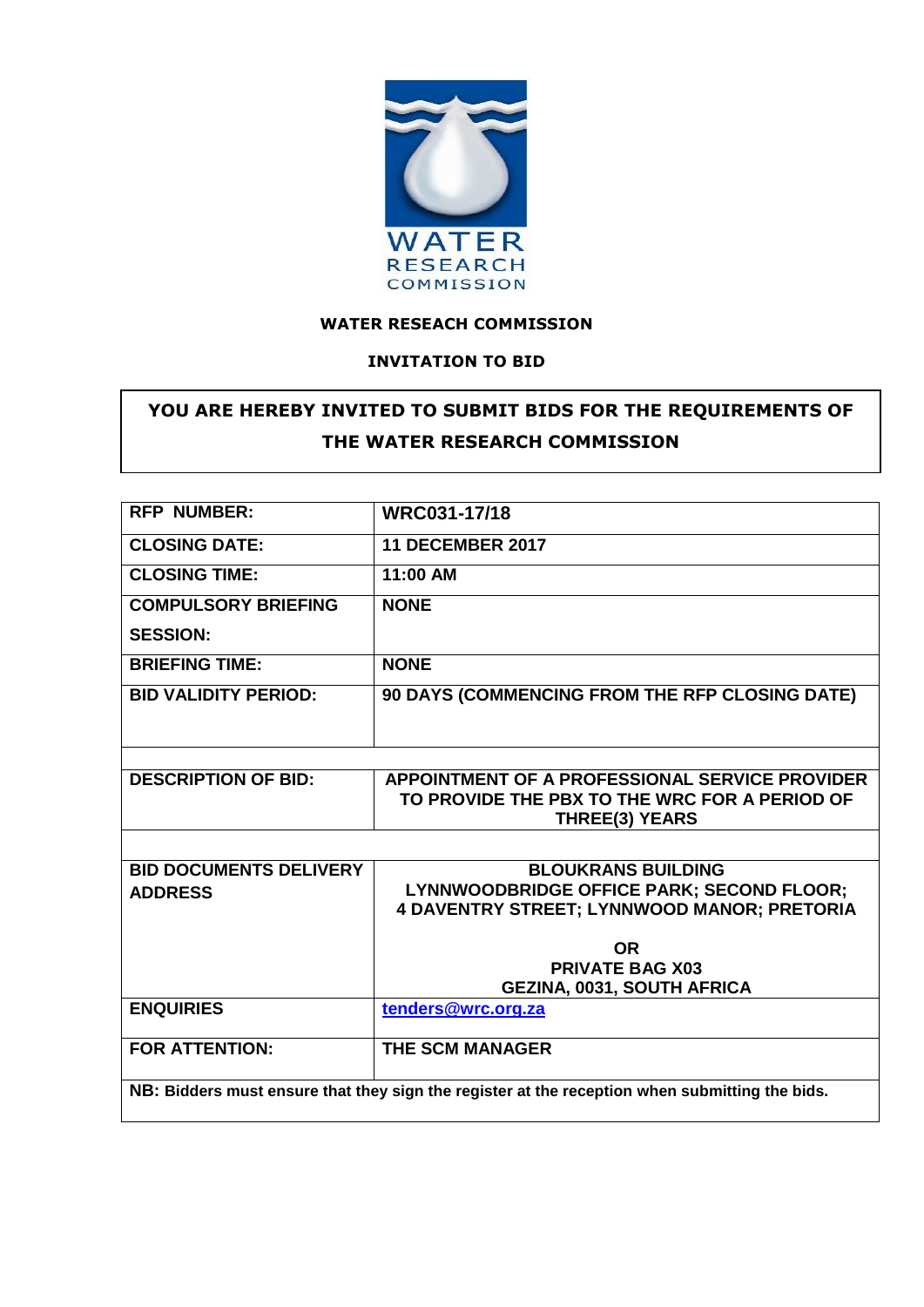### **THE FOLLOWING PARTICULARS MUST BE FURNISHED (FAILURE TO DO SO SHALL RESULT IN YOUR BID BEING DISQUALIFIED)**

## **BIDDING STRUCTURE**

| Indicate the type of Bidding structure by marking with an 'X': |  |  |  |  |
|----------------------------------------------------------------|--|--|--|--|
| Individual bidder                                              |  |  |  |  |
| Joint venture                                                  |  |  |  |  |
| Consortium                                                     |  |  |  |  |
| Subcontractors                                                 |  |  |  |  |
| Other                                                          |  |  |  |  |

| If individual bidder, indicate the following: |  |
|-----------------------------------------------|--|
| Name of bidder                                |  |
| Registration number                           |  |
| VAT registration number                       |  |
| Contact person                                |  |
| Telephone number                              |  |
| Fax number                                    |  |
| E-mail address                                |  |
| Postal address                                |  |
| Physical address                              |  |

| If Joint Venture or Consortium, indicate the |  |
|----------------------------------------------|--|
| following:                                   |  |
| Name of prime contractor                     |  |
| Registration number                          |  |
| VAT registration number                      |  |
| Contact person                               |  |
| Telephone number                             |  |
| Fax number                                   |  |
| E-mail address                               |  |
| Postal address                               |  |
| Physical address                             |  |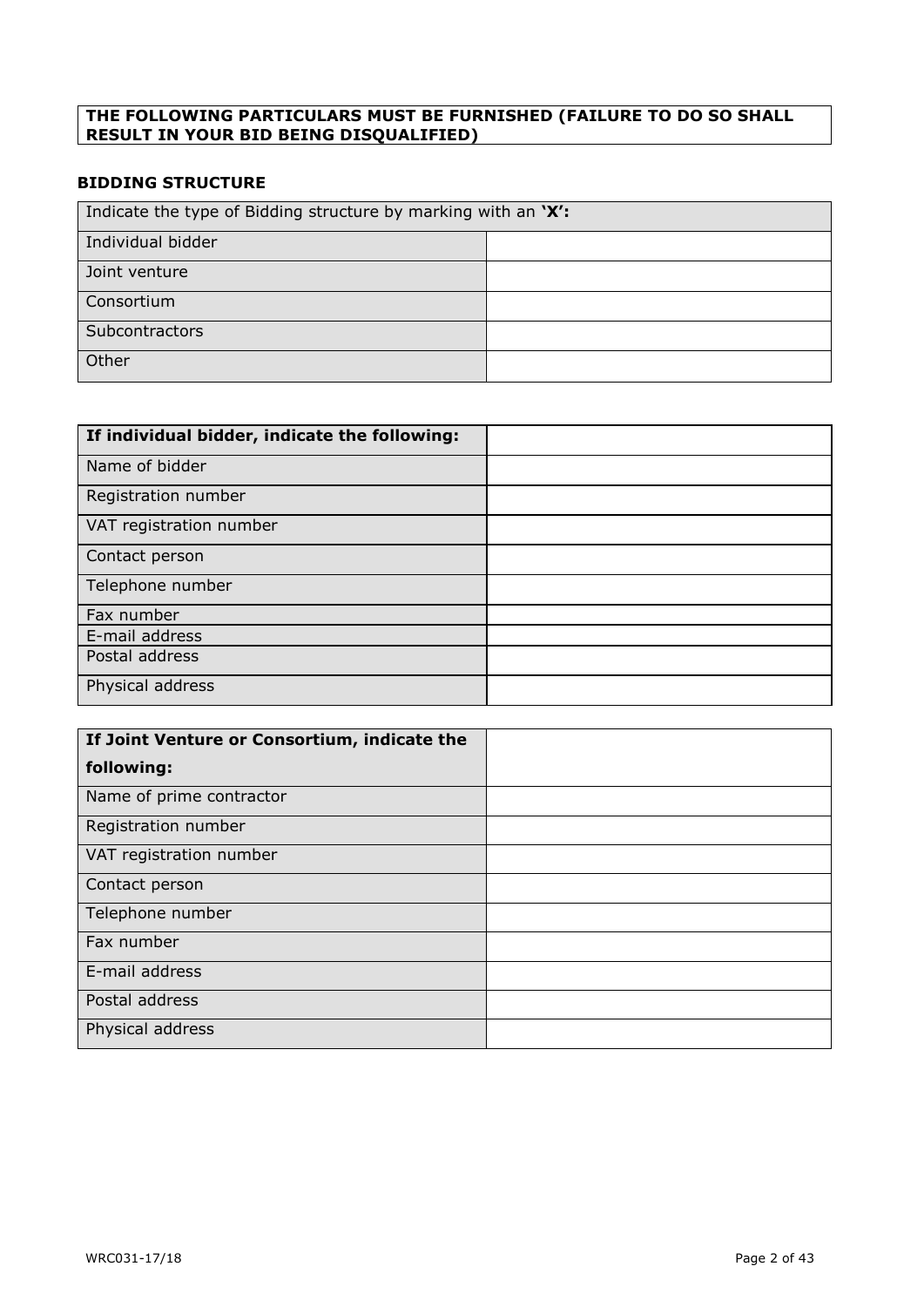| If using sub-contractors: |  |
|---------------------------|--|
| Name of prime contractor  |  |
| Registration number       |  |
| VAT registration number   |  |
| Contact person            |  |
| Telephone number          |  |
| Fax number                |  |
| E-mail address            |  |
| Postal address            |  |
| Physical address          |  |
|                           |  |

| If Joint Venture or Consortium, indicate the  |  |
|-----------------------------------------------|--|
| following: (to be completed for each partner) |  |
|                                               |  |
| Name of partners                              |  |
|                                               |  |
| Registration number                           |  |
| VAT registration number                       |  |
| Contact person                                |  |
| Telephone number                              |  |
| Fax number                                    |  |
| E-mail address                                |  |
| Postal address                                |  |
| Physical address                              |  |

| If using subcontractors:                  |  |
|-------------------------------------------|--|
| (to be completed for each sub-contractor) |  |
| Name of subcontractors:                   |  |
| Registration number                       |  |
| VAT registration number                   |  |
| Contact person                            |  |
| Telephone number                          |  |
| Fax number                                |  |
| E-mail address                            |  |
| Postal address                            |  |
| Physical address                          |  |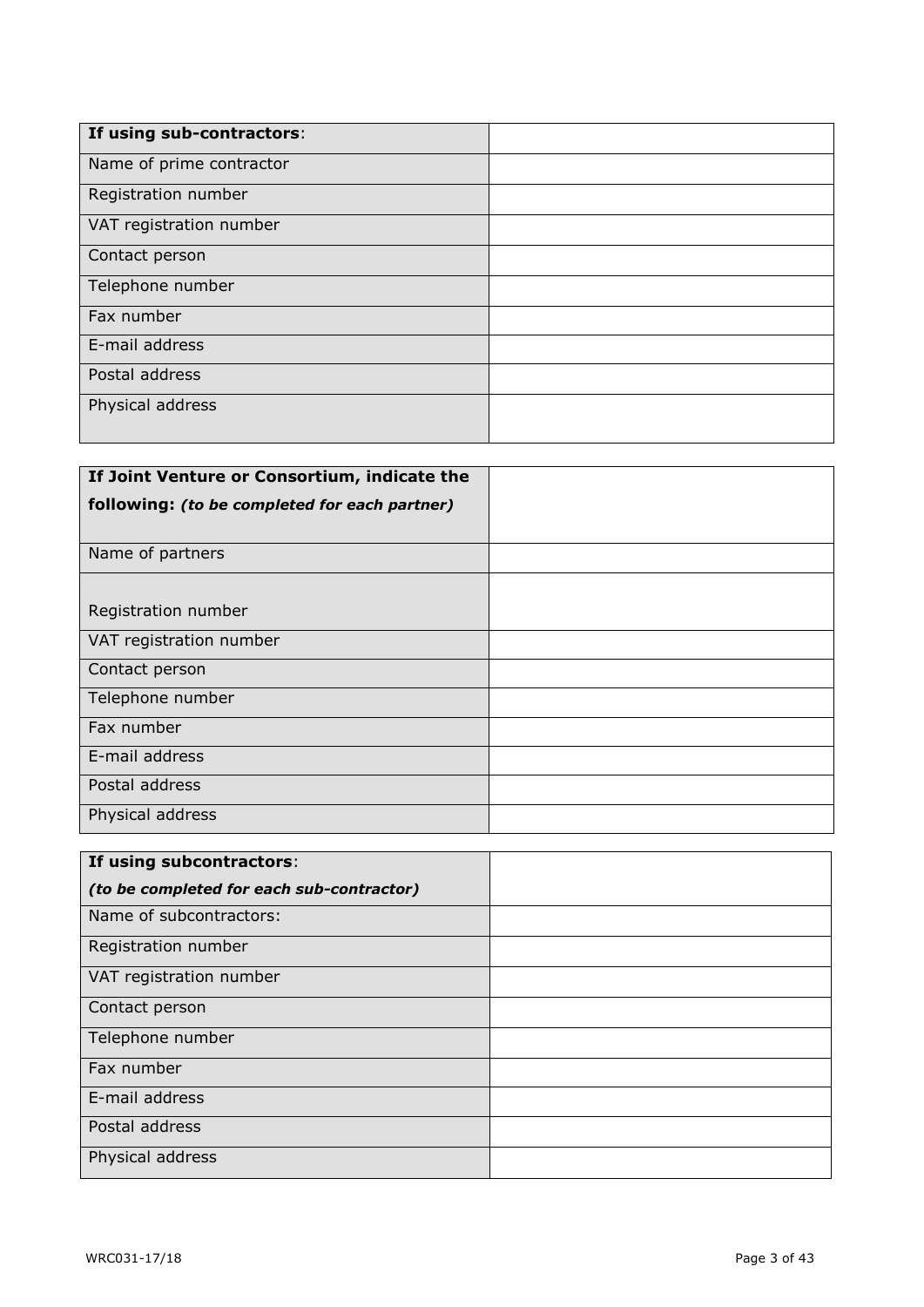#### **Checklist of compulsory documents to be submitted:**

#### *Please tick in the relevant block below*

| <b>YES</b> | <b>NO</b> |                                                                                                                                                   |
|------------|-----------|---------------------------------------------------------------------------------------------------------------------------------------------------|
|            |           | One original tender document (clearly marked as original, etc.)                                                                                   |
|            |           | Valid Current Tax Clearance certificate.                                                                                                          |
|            |           | Audited Past three years Annual financial statements with signed audit report in<br>case of a company.                                            |
|            |           | Past three years Annual financial statements prepared by an independent<br>accountant in case of a CC.                                            |
|            |           | Certified copies (Copy with original stamp) of your CIPC company registration<br>documents listing all members with percentages, in case of a CC. |
|            |           | Certified copies (Copy with original stamp) of all latest share certificates, in<br>case of a company.                                            |
|            |           | Shareholding breakdown per race, gender and percentage shareholding with<br>shareholders of the bidding company who are not individuals.          |
|            |           | List of references of past and present clients (Company name, department,<br>branch, contact person with office telephone number).                |
|            |           | Please ensure that the following documents are completed and signed where applicable:                                                             |
| <b>YES</b> | <b>NO</b> |                                                                                                                                                   |
|            |           | Completed Bid Conditions - Section 11 of this bid document                                                                                        |
|            |           | Completed Specifications $-$ Annex A of this bid document                                                                                         |

| Completed Price Schedule (with detailed breakdown) - Annex B of this bid |
|--------------------------------------------------------------------------|
| document                                                                 |

Declaration of Interest – **Annex D** of this bid document

|  |  |  |  | National Industrial Participation - <b>Annex E</b> of this bid document. |  |  |  |  |  |
|--|--|--|--|--------------------------------------------------------------------------|--|--|--|--|--|
|--|--|--|--|--------------------------------------------------------------------------|--|--|--|--|--|

Completed Economic Empowerment – **Annex F** of this bid document Completed Due Diligence

Declaration of Bidder's Past Supply Chain Practices – **Annex G** of this bid document

## **NB: Should all of these documents not be included, the bidder may be disqualified on the basis of non-compliance.**

**The same documents must be submitted for all other companies that are involved in the tender in case of a consortium.**

 $\Box$ 

 $\mathcal{L}^{\text{max}}$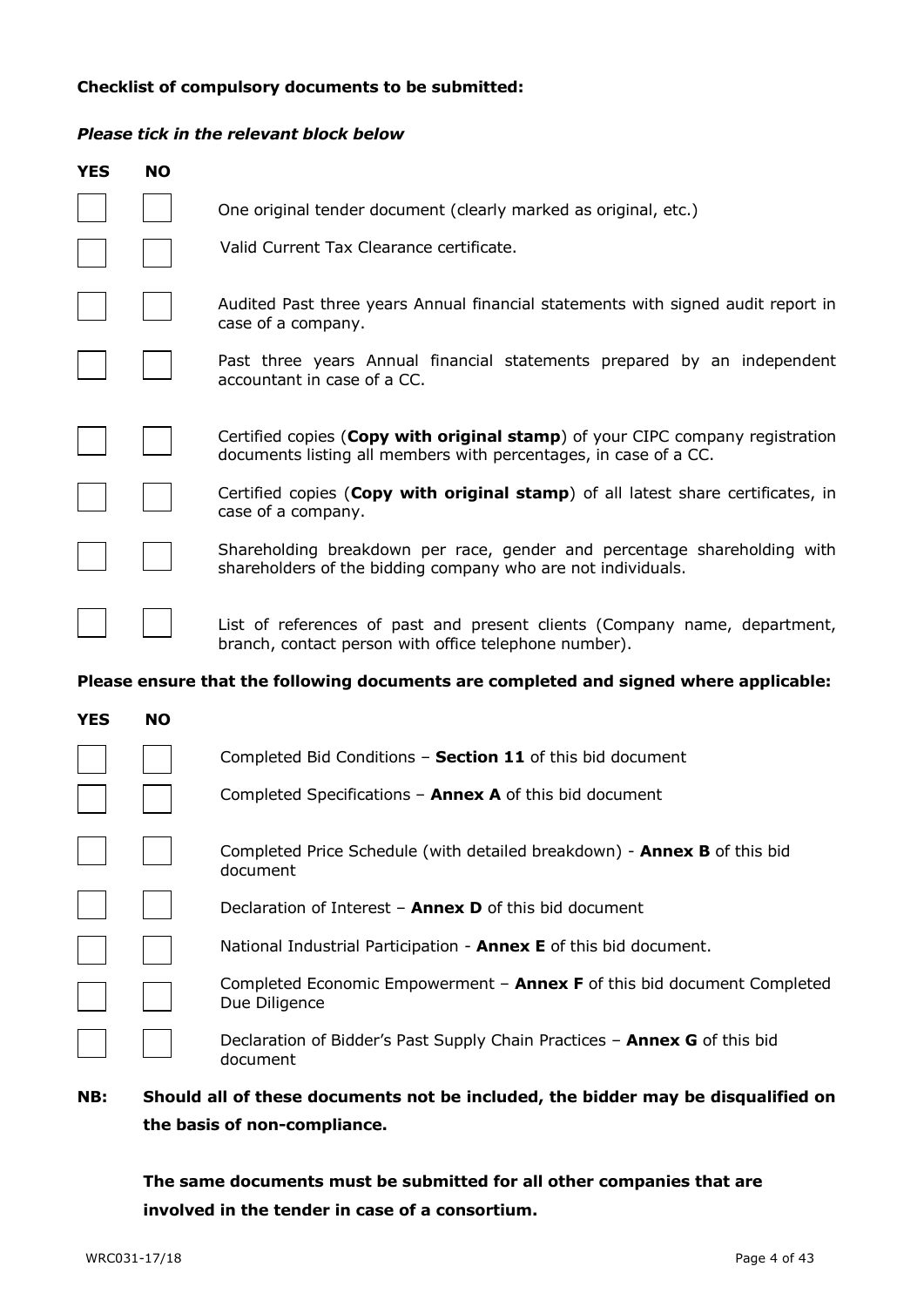| I CERTIFY THAT THE INFORMATION FURNISHED ON THIS FORM IS TRUE AND CORRECT.<br>I FURTHER ACCEPT THAT, IN ADDITION TO CANCELLATION OF A CONTRACT, ACTION<br>MAY BE TAKEN AGAINST ME SHOULD THIS DECLARATION PROVE TO BE FALSE. |
|------------------------------------------------------------------------------------------------------------------------------------------------------------------------------------------------------------------------------|
| <b>SIGNATURE OF BIDDER (duly authorised)</b>                                                                                                                                                                                 |
|                                                                                                                                                                                                                              |
| <b>DATE</b>                                                                                                                                                                                                                  |
|                                                                                                                                                                                                                              |
| <b>CAPACITY UNDER WHICH THIS BID IS SIGNED</b>                                                                                                                                                                               |
|                                                                                                                                                                                                                              |

ALL BIDS MUST BE SUBMITTED ON THE OFFICIAL FORMS.

THIS BID IS SUBJECT TO THE GENERAL CONDITIONS OF THE BID, THE GENERAL CONDITIONS OF CONTRACT (GCC) AND, IF APPLICABLE, ANY OTHER SPECIAL CONDITIONS OF CONTRACT.

Bidders should ensure that bids are delivered timeously to the correct address. If the bid is late, it will not be accepted for consideration.

The bid box is generally open 8 hours a day, 5 days a week.

ALL BIDS MUST BE SUBMITTED ON THE OFFICIAL FORMS – (NOT TO BE RE-TYPED)

THIS BID IS SUBJECT TO THE PREFERENTIAL PROCUREMENT POLICY FRAMEWORK ACT AND THE PREFERENTIAL PROCUREMENT REGULATIONS, 2011, THE GENERAL CONDITIONS OF CONTRACT (GCC) AND, IF APPLICABLE, ANY OTHER SPECIAL CONDITIONS OF CONTRACT

## THE FOLLOWING PARTICULARS MUST BE FURNISHED (FAILURE TO DO SO MAY RESULT IN YOUR BID BEING DISQUALIFIED)

| HAS AN ORIGINAL AND VALID TAX CLEARANCE CERTIFICATE BEEN SUBMITTED? (SBD 2)  | YES.   |
|------------------------------------------------------------------------------|--------|
| HAS A B-BBEE STATUS LEVEL VERIFICATION CERTIFICATE BEEN SUBMITTED? (SBD 6.1) | YES or |
|                                                                              |        |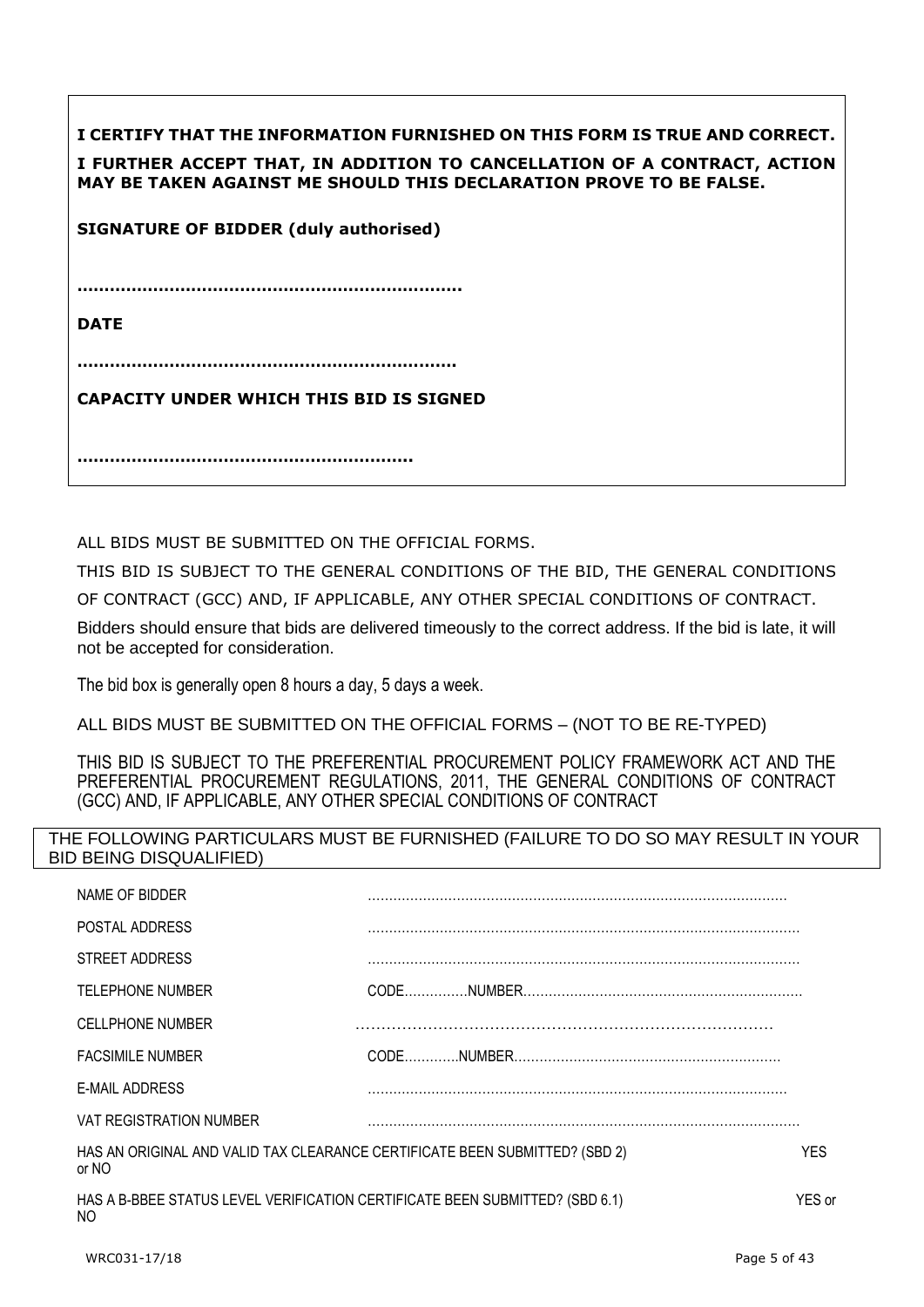| A REGISTERED AUDITOR.                  | A VERIFICATION AGENCY ACCREDITED BY THE SOUTH AFRICAN ACCREDITATION SYSTEM (SANAS); OR          |
|----------------------------------------|-------------------------------------------------------------------------------------------------|
| <b>ITICK APPLICABLE BOXI</b>           |                                                                                                 |
| FOR PREFERENCE POINTS FOR B-BBEE)      | (A B-BBEE STATUS LEVEL VERIFICATION CERTIFICATE MUST BE SUBMITTED IN ORDER TO QUALIFY           |
|                                        | ARE YOU THE ACCREDITED REPRESENTATIVE IN SOUTH AFRICA FOR THE GOODS / SERVICES / WORKS OFFERED? |
| SIGNATURE OF BIDDER                    | YES or NO [IF YES ENCLOSE PROOF]                                                                |
| DATE                                   |                                                                                                 |
| CAPACITY UNDER WHICH THIS BID IS SINED |                                                                                                 |
|                                        |                                                                                                 |

## **ANY ENQUIRIES REGARDING THE BIDDING PROCEDURE MAY BE DIRECTED TO:**

 $\_$  , and the set of the set of the set of the set of the set of the set of the set of the set of the set of the set of the set of the set of the set of the set of the set of the set of the set of the set of the set of th

| Department:            | Supply Chain Management |
|------------------------|-------------------------|
| <b>Contact Person:</b> | The SCM Manager         |
| Tel:                   | 012 761 9300            |
| E-mail address:        | tenders@wrc.org.za      |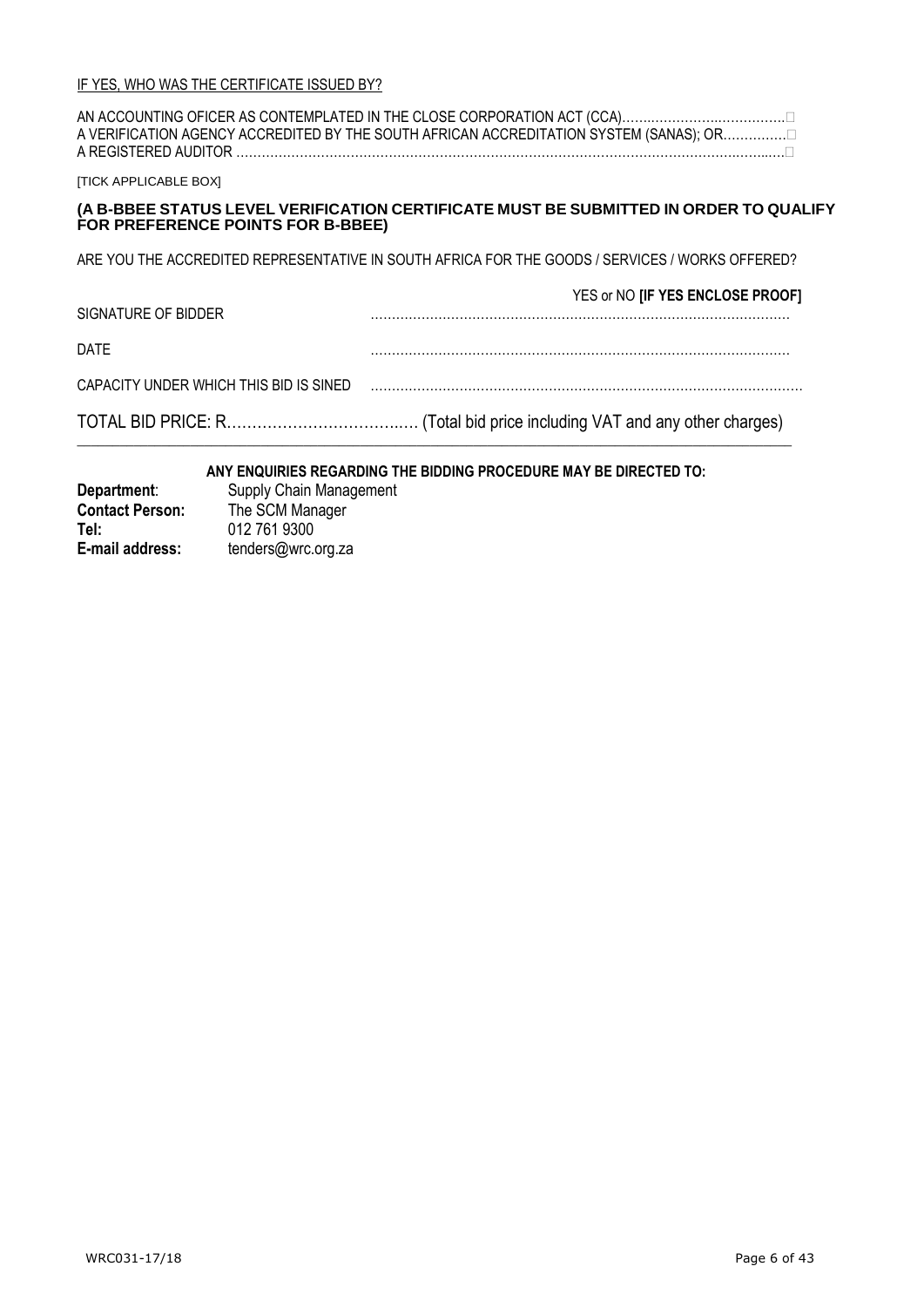# **CONDITIONS AND UNDERTAKINGS BY BIDDER**

- 1.1 **The Bid forms should not be retyped or redrafted but photocopies may be prepared and used.** However, only documents with the original signature in black ink shall be accepted. Additional offers against any item should be made on a photocopy of the page in question.
- 1.1.1 Black ink should be used when completing Bid documents.
- 1.1.2 Bidders should check the numbers of the pages to satisfy themselves that none is missing or duplicated. WRC will accept NO liability in regard to anything arising from the fact that pages are missing or duplicated.
- 1.2 I/We hereby Bid to supply all or any of the supplies and/or to procure all or any of the services described in the attached documents to WRC on the terms and conditions and in accordance with the specifications stipulated in the Bid documents (and which shall be taken as part of, and incorporated into, this Bid) at the prices inserted therein.
- 1.3 I/We agree that -
- 1.3.1 The offer herein shall remain binding upon me/us and open for acceptance by WRC during the validity period indicated and calculated from the closing hour and date of the Bid;
- 1.3.2 the laws of the Republic of South Africa shall govern the contract created by the acceptance of my/our Bid and that I/we choose domicilium citandi et executandi in the Republic as indicated below; and

#### **1.4 NB: BIDDERS TERMS AND CONDITIONS ARE NOT ACCEPTABLE.**

- 1.5 I/We furthermore confirm that I/we have satisfied myself/ourselves as to the correctness and validity of my/our Bid that the price(s) and rate(s) quoted cover all the work/item(s) specified in the Bid documents and that the price(s) and rate(s) cover all my/our obligations under a resulting contract and that I/we accept that any mistakes regarding price(s) and calculations will be at my/our risk.
- 1.6 I/We hereby accept full responsibility for the proper execution and fulfilment of all obligations and conditions devolving on me/us under this Bid as the Principal(s) liable for the due fulfilment of this contract.

| Signature(s) of Bidder or assignee(s)                                                              | Date |
|----------------------------------------------------------------------------------------------------|------|
| Name of signing person (in block letters)                                                          |      |
| Capacity                                                                                           |      |
| Are you duly authorized to sign this bid?                                                          |      |
| Name of Bidder [company name] (in block<br>letters)                                                |      |
| Postal address (in block letters)                                                                  |      |
| Domicilium citandi et executandi in the RSA (full street address of this place) (in block letters) |      |
|                                                                                                    |      |
|                                                                                                    |      |
|                                                                                                    |      |
|                                                                                                    |      |
|                                                                                                    |      |
| Cell Number:                                                                                       |      |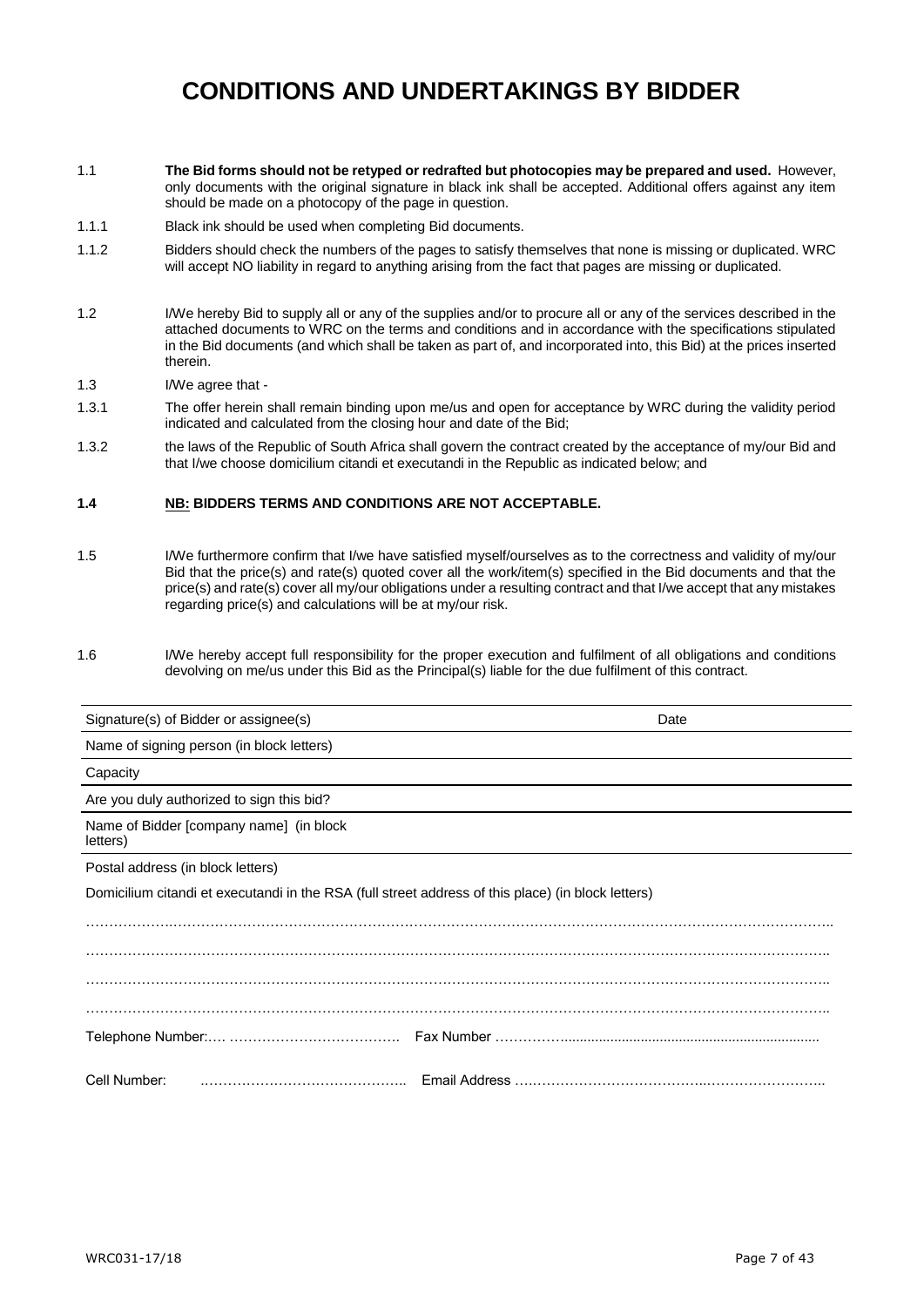# **INSTRUCTIONS TO BIDDER**

## **1 Confidential information disclosure notice**

- 1.1 This document may contain confidential information that is the property of Water Research Commission (WRC).
- 1.2 No part of the contents may be used, copied, disclosed or conveyed in whole or in part to any party in any manner whatsoever other than for preparing a proposal in response to this Bid, without prior written permission from WRC.
- 1.3 All copyright and Intellectual Property herein vests with WRC.

#### **2 Introduction**

#### 2.1 **Purpose**

2.1.1 The purpose of this Request for Bid (RFP) is an invitation to potential suppliers (hereinafter referred to as "Bidders") to submit Bids for the items/products/solutions as detailed under Annex A: Technical/solution specification.

#### 2.2 **Objectives**

- 2.2.1 The following objectives must be achieved with the implementation of the above required solution:
- 2.2.1.1 Based on the Bids submitted and the outcome of the evaluation process according to the set evaluation criteria, WRC intends to select a preferred bidder/s with the view of concluding a service level agreement (SLA) where applicable with such successful bidder. The Bid shall be evaluated in terms of the PPPFA (80/20).

#### 2.3 **Queries**

2.3.1 Should it be necessary for a bidder to obtain clarity on any matter arising from or referred to in this RFP document, please refer queries, in writing, to the contact person(s) listed below. Under no circumstances may any other employee within WRC be approached for any information. Any such action may result to disqualification of a response submitted in response to the RFP. WRC reserves the right to place responses to such queries on the website.

| <b>Name</b> | <b>Type of Query</b> | <b>Email address</b> |
|-------------|----------------------|----------------------|
| SCM Manager | <b>Bid Queries</b>   | tenders@wrc.org.za   |

Enquiries should reference specific paragraph numbers, where appropriate.

All questions/enquiries must be forwarded in writing not later than **5 December 2017 at 11h00**. Questions/enquiries received after **11h00** on **5 December 2017** will not be considered.

*Bidders are not allowed to contact any other* **WRC** *staff in the context of this tender other that the indicated official under 2.3.1.*

#### 2.4 **Bid Documents**

- 2.4.1 Bids must be **hand delivered or (if couriered) reach** to **WRC** by no later than **11h00 on 11 December 2017**.
- 2.4.2 Bid documents must contain **one original document**, **initialled on each page**, and **signed where required**. (Two separate envelopes: one for financials (Pricing) and the other for Technical document).

#### **3 General rules and instructions**

#### 3.1 **Confidentiality**

3.1.1 The information contained in this document is of a confidential nature, and must only be used for purposes of responding to this RFP. This confidentiality clause extends to Bidder partners and/or implementation agents, whom the Bidder may decide to involve in preparing a response to this RFP.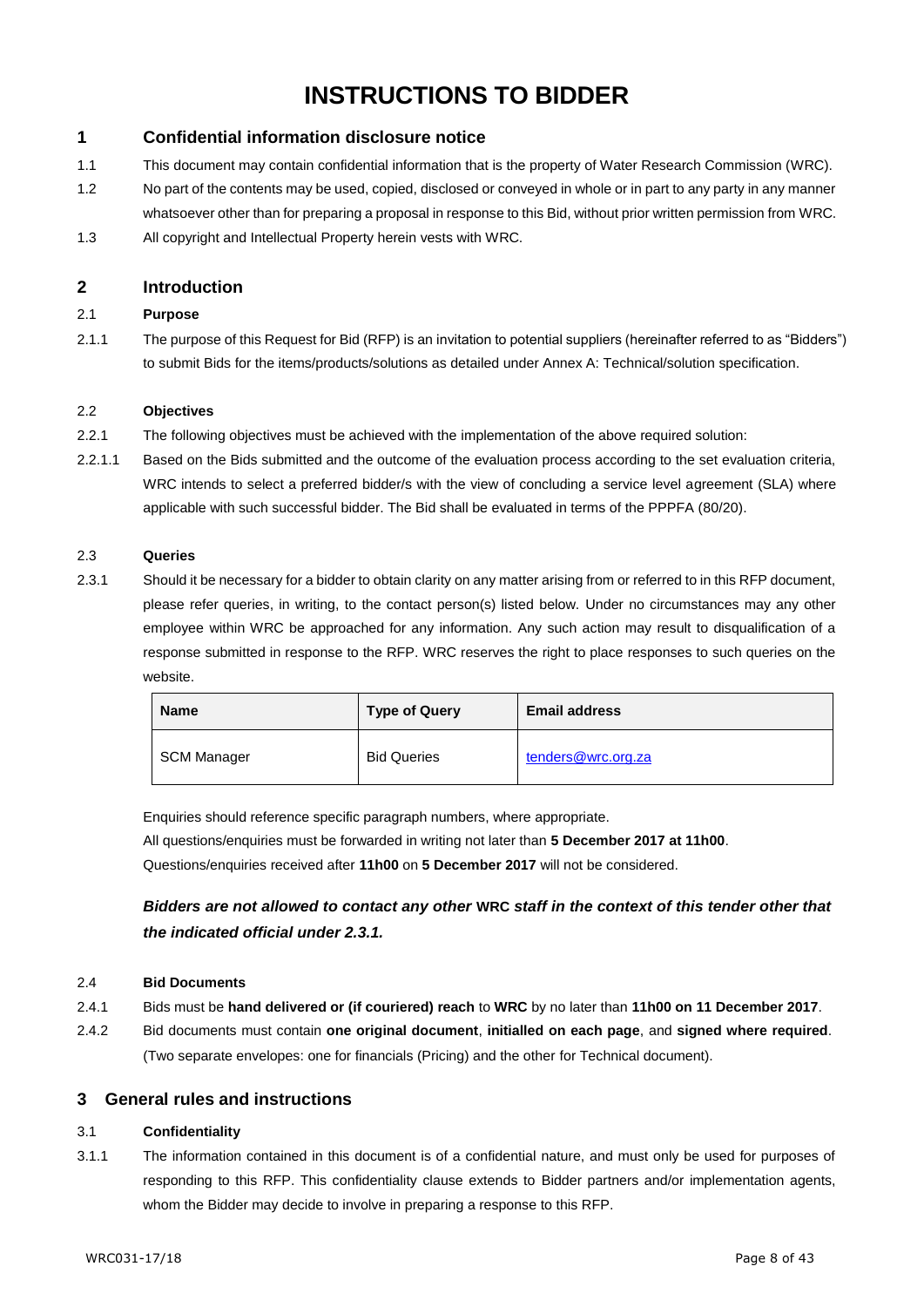- 3.1.2 For purposes of this process, the term "Confidential Information" shall include all technical and business information, including, without limiting the generality of the foregoing, all secret knowledge and information (including any and all financial, commercial, market, technical, functional and scientific information, and information relating to a party's strategic objectives and planning and its past, present and future research and development), technical, functional and scientific requirements and specifications, data concerning business relationships, demonstrations, processes, machinery, know-how, architectural information, information contained in a party's software and associated material and documentation, plans, designs and drawings and all material of whatever description, whether subject to or protected by copyright, patent or trademark, registered or unregistered, or otherwise disclosed or communicated before or after the date of this process.
- 3.1.3 The receiving party shall not, during the period of validity of this process, or at any time thereafter, use or disclose, directly or indirectly, the confidential information of WRC (even if received before the date of this process) to any person whether in the employment of the receiving party or not, who does not take part in the performance of this process.
- 3.1.4 The receiving party shall take all such steps as may be reasonably necessary to prevent WRC's confidential information coming into the possession of unauthorised third parties. In protecting the receiving party's confidential information, WRC shall use the same degree of care, which does not amount to less than a reasonable degree of care, to prevent the unauthorised use or disclosure of the confidential information as the receiving party uses to protect its own confidential information.
- 3.1.5 Any documentation, software or records relating to confidential information of WRC, which comes into the possession of the receiving party during the period of validity of this process or at any time thereafter or which has so come into its possession before the period of validity of this process:
- 3.1.5.1 Shall be deemed to form part of the confidential information of WRC;
- 3.1.5.2 Shall be deemed to be the property of WRC;
- 3.1.5.3 shall not be copied, reproduced, published or circulated by the receiving party unless and to the extent that such copying is necessary for the performance of this process and all other processes as contemplated in; and
- 3.1.5.4 Shall be surrendered to WRC on demand, and in any event on the termination of the investigations and negotiations, and the receiving party shall not retain any extracts.

#### 3.2 **News and press releases**

3.2.1 Bidders or their agents shall not make any news releases concerning this RFP or the awarding of the same or any resulting agreement(s) without the consent of, and then only in co-ordination with WRC.

#### **3.3 Precedence of documents**

- 3.3.1 This RFP consists of a number of sections (see list). Where there is a contradiction in terms between the clauses, phrases, words, stipulations or terms and herein referred to generally as stipulations in this RFP and the stipulations in any other document attached hereto, or the RFP submitted hereto, the relevant stipulations in this RFP shall take precedence.
- 3.3.2 Where this RFP is silent on any matter, the relevant stipulations addressing such matter and which appears in the PPPFA shall take precedence. Bidders shall refrain from incorporating any additional stipulations in its proposal submitted in terms hereof other than in the form of a clearly marked recommendation that WRC may in its sole discretion elect to import or to ignore. Any such inclusion shall not be used for any purpose of interpretation unless it has been so imported or acknowledged by WRC.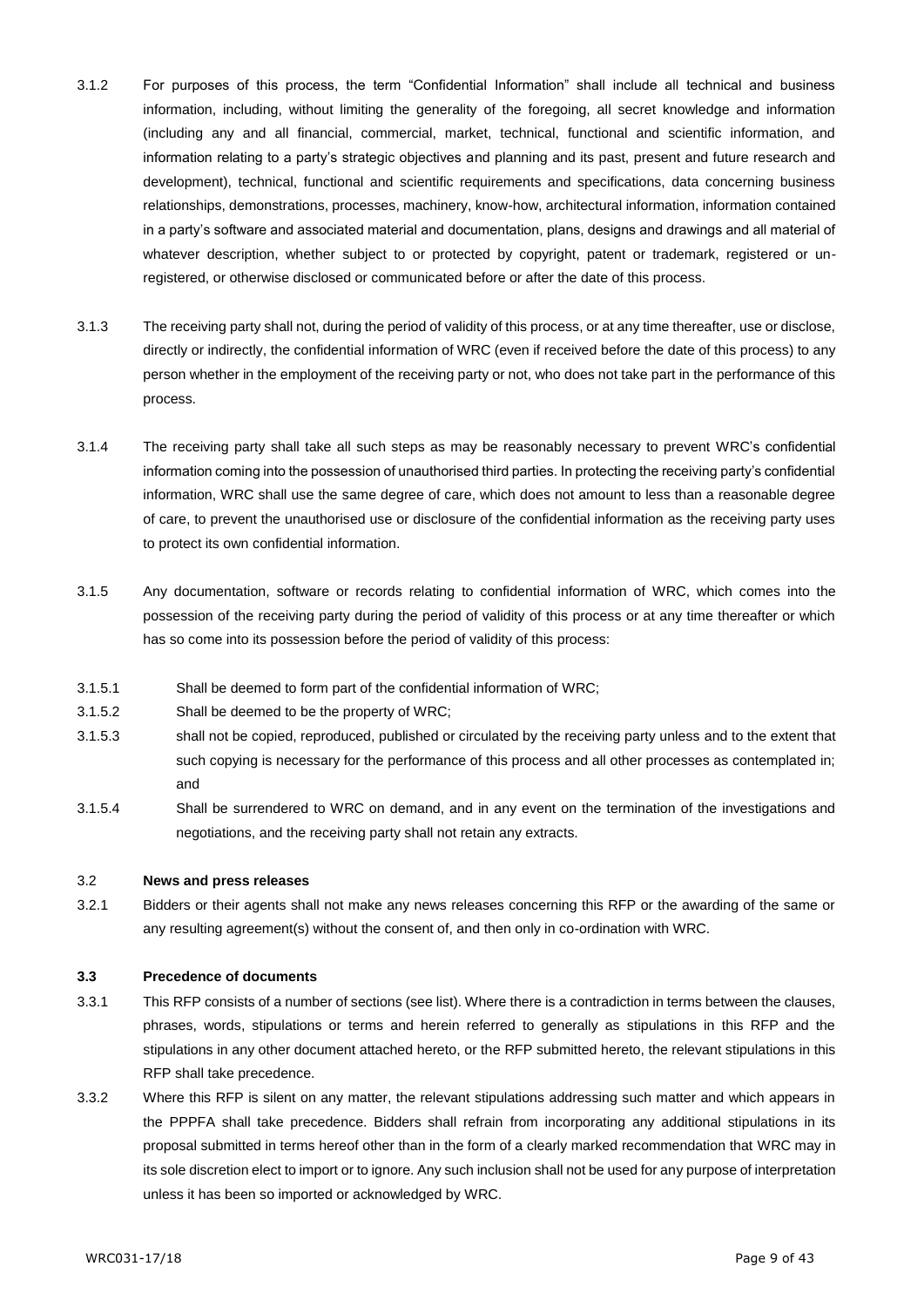3.3.3 It is acknowledged that all stipulations in the PPPFA are not equally applicable to all matters addressed in this RFP. It however remains the exclusive domain and election of WRC as to which of these stipulations are applicable and to what extent. Bidders are hereby acknowledging that the decision of the WRC in this regard is final and binding. The onus to enquire and obtain clarity in this regard rests with the vendor(s). The vendor(s) shall take care to restrict its enquiries in this regard to the most reasonable interpretations required to ensure the necessary consensus.

#### **3.4 Preferential Procurement Reform**

- 3.4.1 WRC supports Black Economic Empowerment as an essential ingredient of its business. In accordance with government policy, WRC insists that the private sector demonstrates its commitment and track record to Black Economic Empowerment in the areas of ownership (shareholding), skills transfer, employment equity and procurement practices (SMME Development) etc.
- 3.4.2 WRC shall apply the principles of the Preferential Procurement Policy Framework Act, (Act No. 5 of 2000) with its Preferential Procurement Regulation 2011 to this proposal.
- 3.4.3 Bidders shall complete the preference certificate attached to this proposal. In the case of a consortium and subcontractors, the preference certificate must be completed for each legal entity (Annex C).

#### 3.5 **Security clearances**

3.5.1 Employees and subcontractors of the Bidders **may** be required to be in possession of valid security clearances to the level determined by NIA or/or WRC commensurate with the nature of the project activities they are involved in. The cost of obtaining suitable clearances is for the account of the bidders. The Bidders shall supply and maintain a list of personnel involved on the project indicating their clearance status.

#### 3.6 **Occupational Injuries and Diseases Act 13 of 1993**

3.6.1 The Bidder warrants that all its employees (including the employees of any sub-contractor that may be appointed) are covered in terms of the Compensation for Occupational Injuries and Diseases Act 13 of 1993 ("COIDA") and that the cover shall remain in force for the duration of the adjudication of this bid and/ or subsequent agreement. WRC reserves the right to request the Bidder to submit documentary proof of the Bidder's registration and "good standing" with the Compensation Fund, or similar proof acceptable to WRC.

#### **3.7 Instructions for submitting a proposal**

- 3.7.1 One (1) original hard copy of the Bid shall be submitted on the date of closure of the Bid.
- 3.7.1.1 The original copy must be signed in black ink by an authorised employee, agent or representative of the bidder and each and every page of the proposal shall contain the initials of same signatories.
- 3.7.2 Bidders shall submit proposal responses in accordance with the prescribed manner of submissions as specified above.
- 3.7.3 Bid must be submitted in a prescribed response format herewith reflected as **Response Format**, and be sealed in an envelope. The envelope must be marked clearly (on the outside) with the Bid Number and be addressed to **The SCM Manager.**
- 3.7.4 Bid must be submitted on or before **11 December 2017 not later than 11h00.** The bids must be dropped in the tender box at the **Bloukrans building Lynnwood bridge Office Park; Second floor;**

#### **4 Daventry street; Lynnwood manor; Pretoria**

WRC receives a lot of correspondence on a daily basis. Bidders are therefore urged to ensure that they clearly mark their bids with the Bid Number; register their bids and sign the register that will be provided at the reception. Failure to sign the register will lead to the bid being disqualified. Failure to submitted sealed bids could result to disqualification of bids. The onus is on the bidder to ensure that their bids get registered in the bids received register. Bidders must advise their courier companies of this instruction.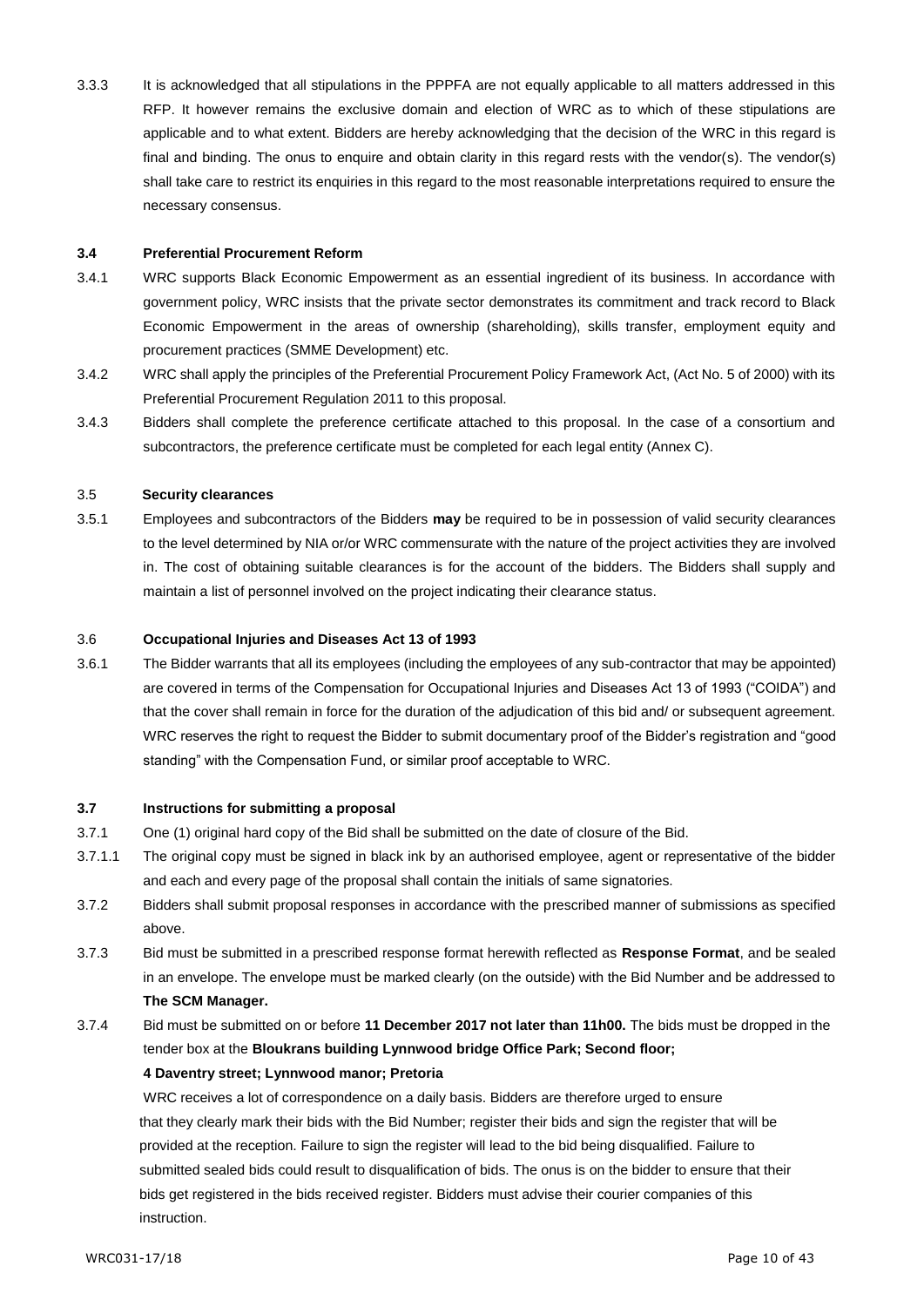- 3.7.5 All Bids in this regard shall only be accepted if they have been registered on the bids received register before or on the closing date and stipulated time.
- 3.7.6 Bids received after the time stipulated shall not be considered.
- 3.7.7 Bid responses sent by courier must reach this office at least **36 hours** before the closing date to be registered on the bids received register. Failure to comply with this requirement shall result in your proposal being treated as a "late proposal" and shall not be entertained. Such proposal shall be returned to the respective Bidders.

3.7.8 **No proposal shall be accepted by WRC if submitted in any manner other than as prescribed above.**

#### **4 Reasons for disqualification**

- 4.1 WRC reserves the right to disqualify any bidder which does any one or more of the following, and such disqualification may take place without prior notice to the offending bidder, however the bidder shall be notified in writing of such disqualification:
- 4.1.2 Bidders who do not submit a valid and original Tax Clearance Certificate on the closing date and time of the bid;
- 4.1.3 Bidders who submitted incomplete information and documentation according to the requirements of this RFP;
- 4.1.4 Bidders who submitted information that is fraudulent, factually untrue or inaccurate, for example memberships that do not exist, BEE credentials, experience, etc.;
- 4.1.5 Bidders who received information not available to other bidders through fraudulent means;
- 4.1.6 Bidders who do not comply with *mandatory requirements* as stipulated in this RFP.
- 4.1.7 Bidders who made false declarations on the Standard Bidding Documents, or misrepresent facts; and/or
- 4.1.8 Bidders who are listed on the National Treasury's database of restricted suppliers

#### **5 Closing of Bid**

- 5.1 There shall be **no public opening** of the Bid received. There shall be no discussions with any enterprise until evaluation of the proposal has been complete. Any subsequent discussions shall be at the discretion of WRC. Unless specifically provided for in the proposal document, bids submitted by means of telegram, telex, facsimile or similar means shall not be considered.
- 5.2 No Bids from any bidder with offices within the RSA shall be accepted if sent via the Internet or e-mail. However Bids from international bidders with no office or representation in the RSA shall be accepted if received via the Internet or e-mail before the closing date and time.
- 5.2.1 Such Bids shall not be made available for evaluation until the original signed documentation is received within three (3) working days after the closing date, otherwise the proposal shall be disqualified. International bidders must submit proof that they do not have any offices or representation in South Africa.

#### **6 Bid preparation**

- 6.1 All additions to the proposal documents i.e. annexes, supporting documentation pamphlets, photographs, technical specifications and other support documentation covering the solution offered etc. shall be neatly bound as part of the schedule concerned.
- 6.2 All responses regarding questions posed in the annexes attached herewith shall be answered in accordance with the prescribed **RFP Response Format**.

#### **7 Oral presentations and briefing sessions**

7.1 Bidders who submit Bids in response to this RFP may be required to give an oral presentation, which may include, but is not limited to, an equipment/service demonstration of their proposal to WRC. This provides an opportunity for the vendor to clarify or elaborate on the proposal. This is a fact finding and explanation session only and does not include negotiation. WRC shall schedule the time and location of these presentations. Oral presentations are an option of WRC and may or may not be conducted.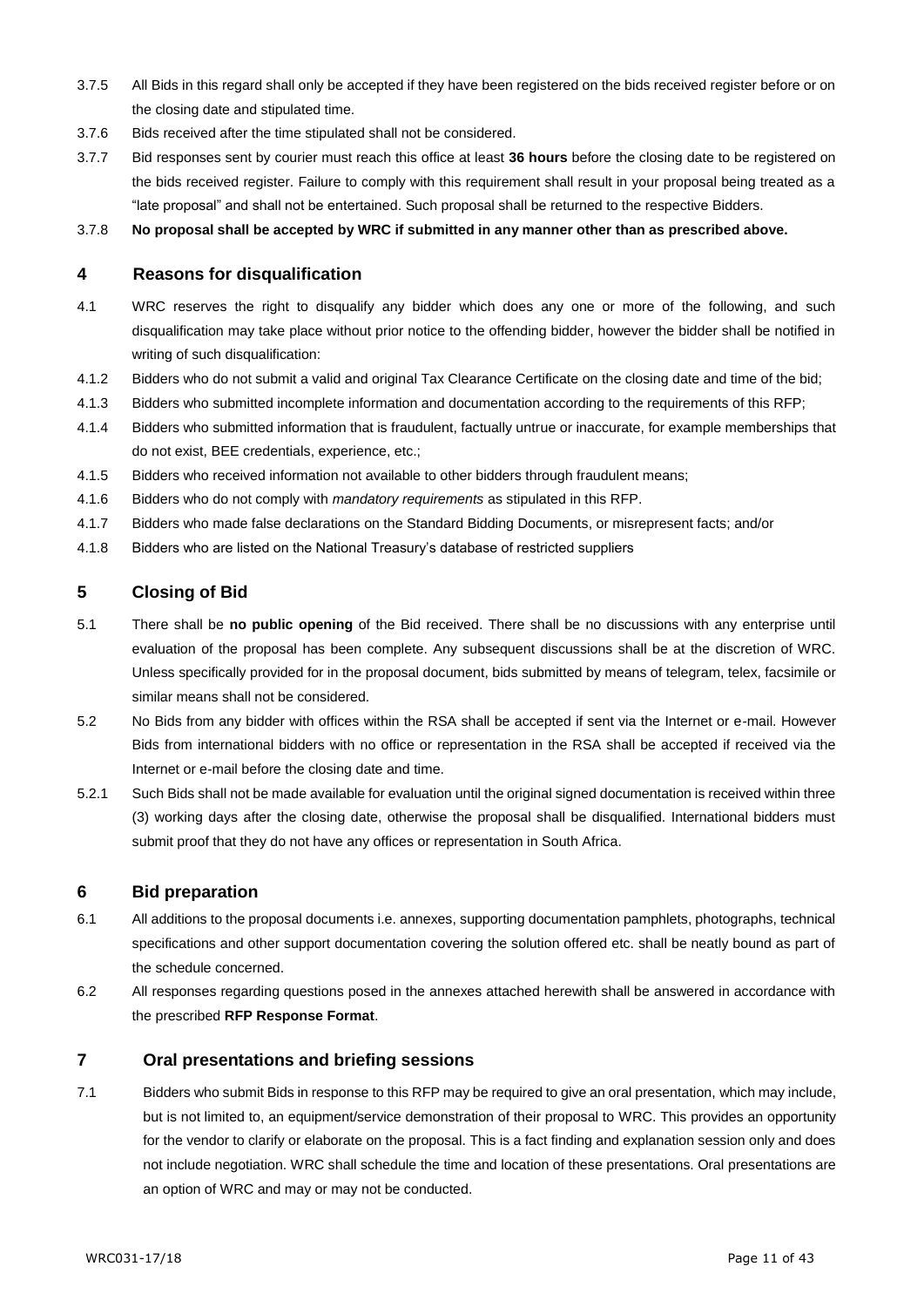## **8 Evaluation Criteria for BEE**

- 8.1 Points awarded for B-BBEE Status Level of Contribution
- 8.2 The value of this bid is estimated to exceed R 500 000 (all applicable taxes included) and therefore the 80/20 system shall be applicable.
- 8.3 In terms of Regulation 5 (2) and 6 (2) of the Preferential Procurement Regulations, preference points must be awarded to a bidder for attaining the B-BBEE status level of contribution in accordance with the table below:
- 8.4 Preference points for this bid shall be awarded for:
	- (a) Price; and
	- (b) B-BBEE Status Level of Contribution.

| <b>B-BBEE Status Level of</b><br><b>Contributor</b> | <b>Number of points</b><br>(80/20 system) |
|-----------------------------------------------------|-------------------------------------------|
| 1                                                   | 20                                        |
| 2                                                   | 18                                        |
| 3                                                   | 14                                        |
| $\overline{4}$                                      | 12                                        |
| 5                                                   | 8                                         |
| 6                                                   | 6                                         |
| 7                                                   | 4                                         |
| 8                                                   | 2                                         |
| Non-compliant contributor                           | O                                         |

- 8.5 Bidders who qualify as EMEs in terms of the B-BBEE Act must submit a certificate issued by an Accounting Officer as contemplated in the CCA or a Verification Agency accredited by SANAS or a Registered Auditor. Registered auditors do not need to meet the prerequisite for IRBA's approval for the purpose of conducting verification and issuing EMEs with B-BBEE Status Level Certificates.
- 8.6 Bidders other than EMEs must submit their original and valid B-BBEE status level verification certificate or a certified copy thereof, substantiating their B-BBEE rating issued by a Registered Auditor approved by IRBA or a Verification Agency accredited by SANAS.
- 8.7 A trust, consortium or joint venture, will qualify for points for their B-BBEE status level as a legal entity, provided that the entity submits their B-BBEE status level certificate.
- 8.8 A trust, consortium or joint venture will qualify for points for their B-BBEE status level as an unincorporated entity, provided that the entity submits their consolidated B-BBEE scorecard as if they were a group structure and that such a consolidated B-BBEE scorecard is prepared for every separate bid.
- 8.9 Tertiary institutions and public entities will be required to submit their B-BBEE status level certificates in terms of the specialized scorecard contained in the B-BBEE Codes of Good Practice.
- 8.10 A person will not be awarded points for B-BBEE status level if it is indicated in the bid documents that such a bidder intends sub-contracting more than 25% of the value of the contract to any other enterprise that does not qualify for at least the points that such a bidder qualifies for, unless the intended sub-contractor is an EME that has the capability and ability to execute the sub-contract.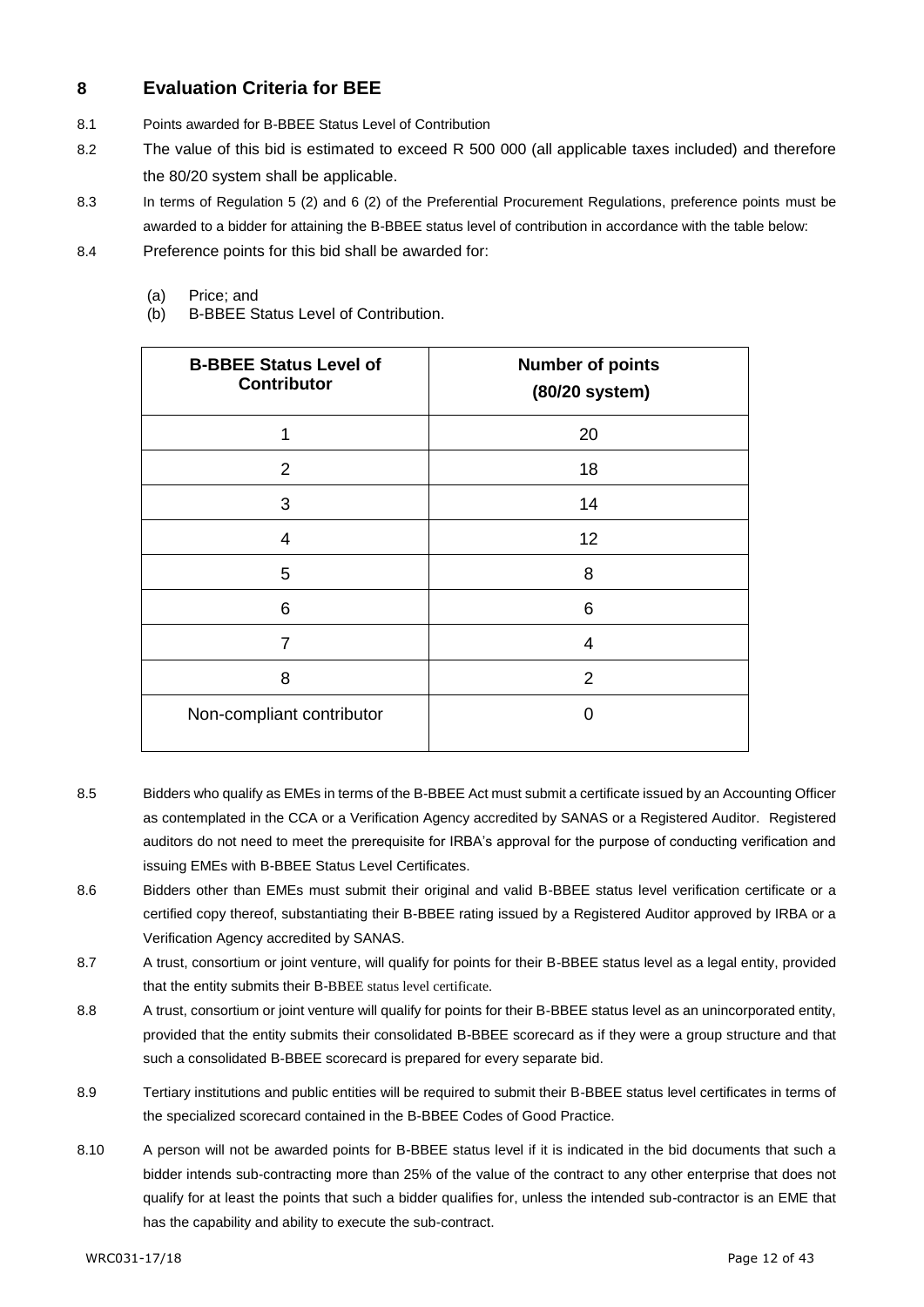8.11 A person awarded a contract may not sub-contract more than 25% of the value of the contract to any other enterprise that does not have an equal or higher B-BBEE status level than the person concerned, unless the contract is sub-contracted to an EME that has the capability and ability to execute the sub-contract.

## **9 Evaluation criteria and methodology**

#### 9.1 **Functional evaluation criteria**

"Functionality" means the measurement according to predetermined norms of a service or commodity designed to be practical and useful, working or operating, taking into account quality, reliability, viability and durability of a service or commodity.

The need to invite and evaluate bids on the basis of functionality depends on the nature of the required commodity or service.

When inviting bids, WRC indicates: -

- (i) Whether the bids will be evaluated on functionality;
- (ii) The evaluation criteria for measuring functionality;
- (iii) The weight of each criterion; and
- (iv) The applicable values as well as the minimum threshold for functionality

## **FUNCTIONAL / TECHNICAL EVALUATION CRITERIA**

This will bid will not be evaluated on Functionality only Price and Preference evaluation will apply.

#### 9.2 **Price and preference evaluation criteria**

Subsequent to the eligibility screening phase, the second phase of evaluation of the Bids shall be based on the **80/20** PPPFA principle and the points for evaluation criteria are as follows:

| Price points            | 80         |
|-------------------------|------------|
| Preferential points/BEE | 20         |
| <b>Total</b>            | 100 points |

All Bid received shall be evaluated by a panel using the preference points system as stipulated in the Preferential Procurement Regulations.

SBD 1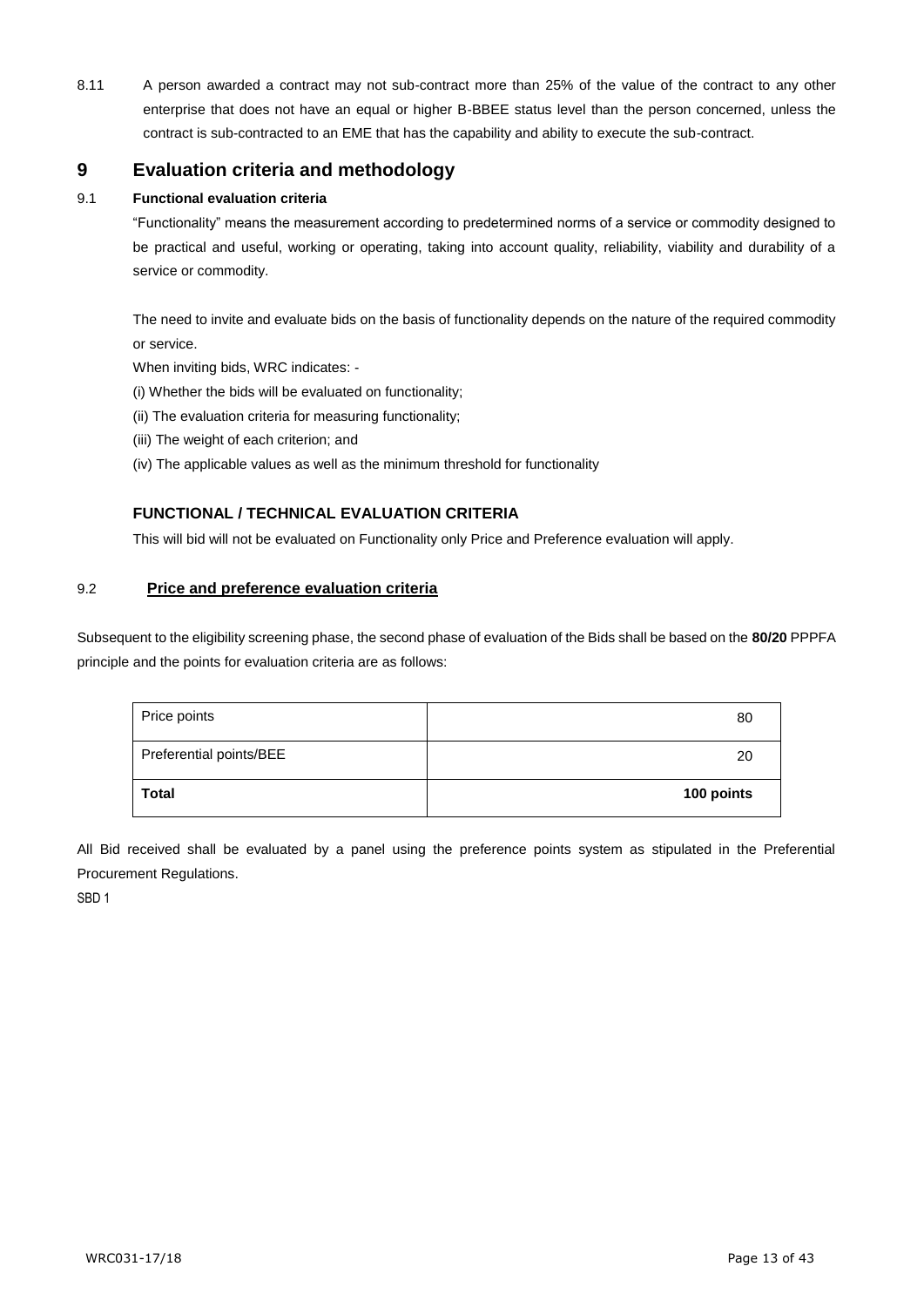# **1. BIDDING CONDITIONS**

- 2.1 Bidders shall provide full and accurate answers to all (including mandatory) questions posed in this document, and, are required to explicitly state either "Comply" or "Not Comply" or "Partial" (with a  $\sqrt{$ )" regarding compliance with the requirements. Where necessary, the bidder shall substantiate their response to a specific question.
- 2.2 A " $\sqrt{$ " under "Comply" will be interpreted as full compliance/acceptance to the applicable paragraph. A " $\sqrt{$ " under "Comply" will be interpreted that the Bidder/s has/have read and understood the paragraph, but the bidder does **not accept** the content of the applicable paragraph. A **""** under "Partial" will be interpreted and evaluated objectively against explanations and supporting documentation accordingly.

**NOTE:If PARTIAL is indicated as the level of compliance and NO supporting documentation is provided that clearly clarifies the Bidder/s position, the paragraph will be evaluated as "Non Comply". It is mandatory for the bidders to comply with the following bid conditions.**

2.3 The following bid conditions will govern the contract between the WRC and the successful bidder:

| Requirement                                                       | <b>ACCEPT</b> | <b>NOT ACCEPT</b> |
|-------------------------------------------------------------------|---------------|-------------------|
| 2.3.1                                                             |               |                   |
| Bidders are invited to offer the Services in accordance with the  |               |                   |
| attached Specifications and the conditions<br>within<br>this      |               |                   |
| document.                                                         |               |                   |
| 2.3.2                                                             |               |                   |
| The successful Bidder/s will be contracted to procure the         |               |                   |
| Services for a period to be agreed after which WRC reserves       |               |                   |
| the right to review and extend the contract for further period/s  |               |                   |
| at the WRC's discretion.                                          |               |                   |
| 2.3.3                                                             |               |                   |
| The fees will be negotiated.                                      |               |                   |
| <b>Interpretation of requirements</b>                             | <b>ACCEPT</b> | <b>NOT ACCEPT</b> |
| 2.3.4                                                             |               |                   |
| The Bidder/s shall accept WRC's interpretation of any specific    |               |                   |
| requirement in the Bid documents or Specifications should         |               |                   |
| there be a difference of interpretation between the Bidder/s and  |               |                   |
| WRC.                                                              |               |                   |
| 2.3.5                                                             |               |                   |
| Should any dispute arise as a result of this of this Bid and/or   |               |                   |
| the subsequent contract, which cannot be settled to the mutual    |               |                   |
| satisfaction of the Bidder/s and WRC's, it shall be dealt with in |               |                   |
| terms of paragraph 3.0 of this document.                          |               |                   |
| 2.3.6                                                             |               |                   |
| Should there be any discrepancies between the Bid conditions      |               |                   |
| and any other documentation that forms part of this RFP, the      |               |                   |
| Bid conditions shall take preference.                             |               |                   |

| <b>Documentation</b>                                                                                                                                                                                                                                                                                                                                                                                                          | <b>ACCEPT</b> | <b>NOT ACCEPT</b> |
|-------------------------------------------------------------------------------------------------------------------------------------------------------------------------------------------------------------------------------------------------------------------------------------------------------------------------------------------------------------------------------------------------------------------------------|---------------|-------------------|
| 2.3.7<br>Fully comprehensive service documentation shall be supplied<br>in English by each Bidder, which shall explicitly and detail,<br>describe the service/s offered. This documentation shall<br>include sufficient detail to clearly give the reader a precise and<br>unambiguous description of the service/s offered. Incomplete<br>or incomprehensive service documentation will result in<br>rejection of the offer. |               |                   |
| 2.3.8<br>Bidder's name and address should clearly appear on the<br>outside of tender documents and on envelope.                                                                                                                                                                                                                                                                                                               |               |                   |

| <b>Selection</b>                                              | <b>ACCEPT</b> | <b>NOT ACCEPT</b> |
|---------------------------------------------------------------|---------------|-------------------|
| 2.3.9                                                         |               |                   |
| WRC reserves the right to evaluate and consider any Bids that |               |                   |
| do not comply strictly to this RFP.                           |               |                   |
| 2.3.10                                                        |               |                   |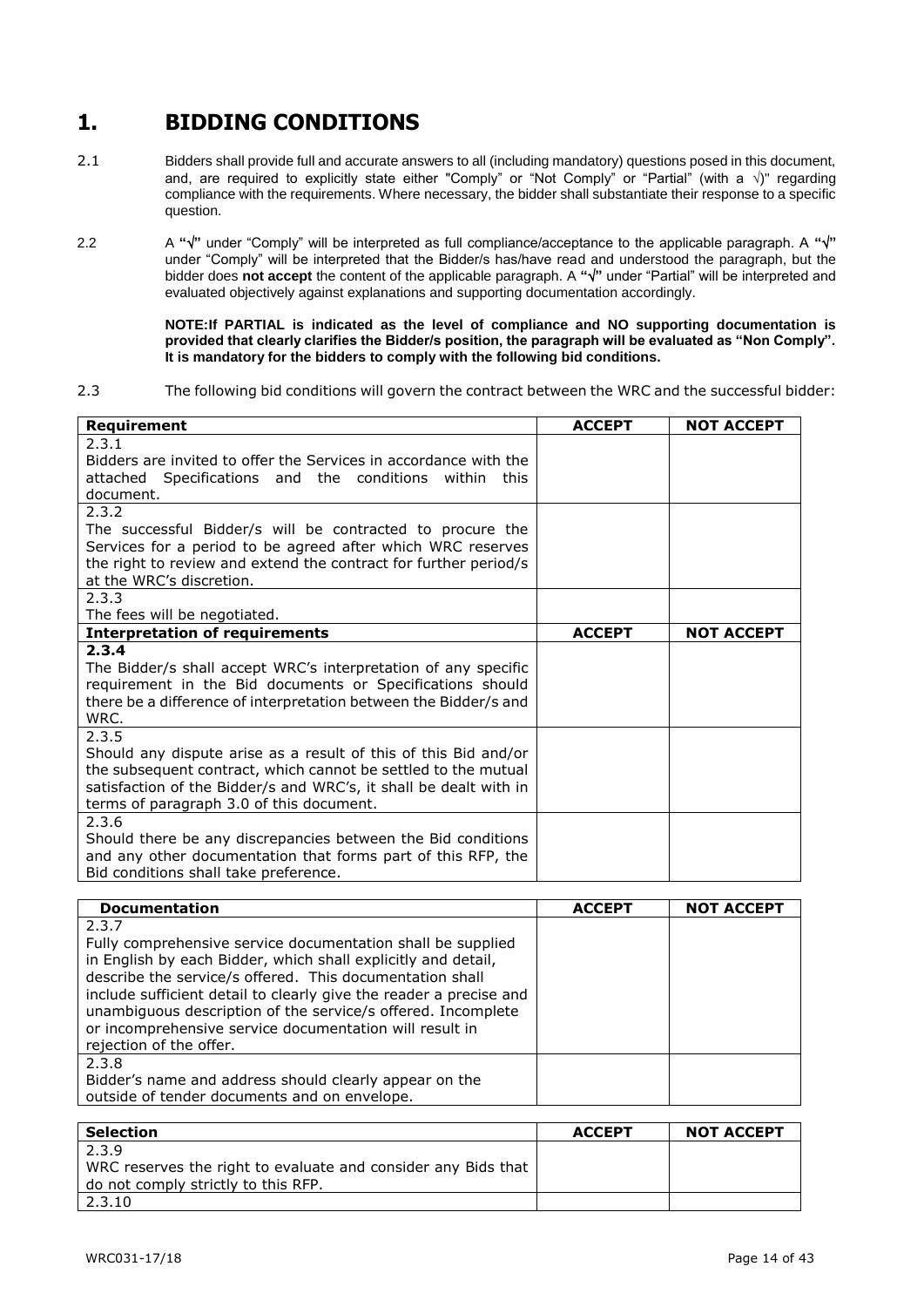| Acceptance of any Bids will only indicate, without any<br>obligations on the part of either WRC and/or a Bidder, the |  |
|----------------------------------------------------------------------------------------------------------------------|--|
| willingness of such parties to enter into negotiations, which may                                                    |  |
| or may not result in a contract/order as the case may be.                                                            |  |
| 2.3.11                                                                                                               |  |
| WRC reserves the right to make a selection solely on the                                                             |  |
| information received in the Bids or to negotiate further with one                                                    |  |
| or more Bidder/s.                                                                                                    |  |
| 2.3.12                                                                                                               |  |
| The Bidder/s selected for further negotiations, if any, will be                                                      |  |
| chosen on the basis of the greatest benefit to WRC and not                                                           |  |
| necessarily on the basis of lowest price or any other criteria.                                                      |  |
| 2.3.13                                                                                                               |  |
| Should WRC consider it necessary, the Bidder/s shall agree to                                                        |  |
| an inspection of the resources and works of the Bidder, if so                                                        |  |
| required.                                                                                                            |  |
| 2.3.14                                                                                                               |  |
| Should WRC consider it necessary, WRC will visit the Bidder/s                                                        |  |
| customer sites.                                                                                                      |  |
| 2.3.15                                                                                                               |  |
| WRC reserves the right:                                                                                              |  |
| 2.3.15.1 to cancel this RFP at any time;                                                                             |  |
| 2.3.15.2 not to accept any Bids;                                                                                     |  |
| 2.3.15.3 to accept one or more Bids for further negotiation                                                          |  |
| and:                                                                                                                 |  |
| 2.3.15.4 To contact any Bidder during the evaluation period, to                                                      |  |
| clarify information only, without informing any other                                                                |  |
| Bidder.                                                                                                              |  |

| Copyright                                                      | <b>ACCEPT</b> | <b>NOT ACCEPT</b> |
|----------------------------------------------------------------|---------------|-------------------|
| 2.3.16                                                         |               |                   |
| The specifications are the intellectual property of WRC.       |               |                   |
| 2.3.17                                                         |               |                   |
| The contents of any specifications are the property of WRC and |               |                   |
| are confidential. It shall not in any manner be reproduced,    |               |                   |
| destroyed, lent or given away without the permission.          |               |                   |

| <b>Precedence</b>                                              | <b>ACCEPT</b> | <b>NOT ACCEPT</b> |
|----------------------------------------------------------------|---------------|-------------------|
| 2.3.18                                                         |               |                   |
| All details, dimensions and instructions shown on any          |               |                   |
| drawings, diagrams and specifications quoted, shall form part  |               |                   |
| of this bid document.                                          |               |                   |
| 2.3.19                                                         |               |                   |
| If there is any contradictory requirements between the         |               |                   |
| specifications, the drawings referred to and other             |               |                   |
| specifications that have been quoted, the order of precedence, |               |                   |
| from highest to lowest is:                                     |               |                   |
| Statutory and mandatory requirements,<br>$\bullet$             |               |                   |
| This bid document,<br>$\bullet$                                |               |                   |
| Contract Conditions.<br>$\bullet$                              |               |                   |

| <b>Alternative suppliers</b>                               | <b>ACCEPT</b> | <b>NOT ACCEPT</b> |
|------------------------------------------------------------|---------------|-------------------|
| 2.3.20                                                     |               |                   |
| The Bidder accepts that the WRC will have the right to     |               |                   |
| contract with any other Service Provider for provision of  |               |                   |
| services not covered by this specification.                |               |                   |
| 2.3.21                                                     |               |                   |
| Bidder must also submit: A written statement to the        |               |                   |
| specification of WRC by the bidder, that none of his       |               |                   |
| personnel have any involvement or interest in the bidder's |               |                   |
| business.                                                  |               |                   |
|                                                            |               |                   |

| Submission of Bid | ACCED <sup>T</sup><br>AU. | <b>NOT ACCEPT</b> |
|-------------------|---------------------------|-------------------|
| ے ۔ ۔ ۔ ۔         |                           |                   |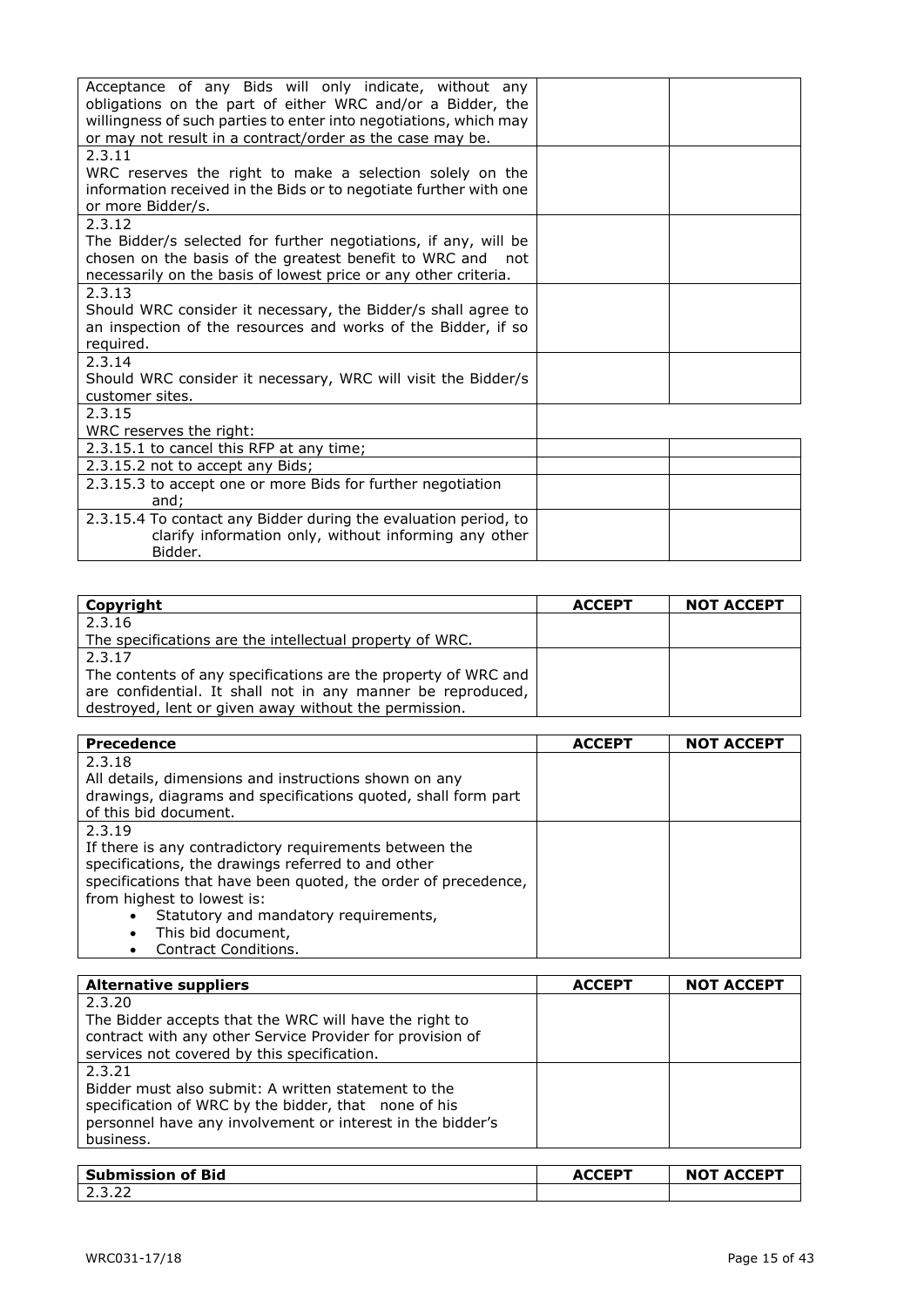| WRC will also reject an offer if the Bidder/s fail to complete |  |
|----------------------------------------------------------------|--|
| the compliance Certificate/s in the format as described in     |  |
| paragraphs $2.1.1$ and $2.1.2$ .                               |  |

| Service approval                                             | <b>ACCEPT</b> | <b>NOT ACCEPT</b> |
|--------------------------------------------------------------|---------------|-------------------|
| 2.3.23                                                       |               |                   |
| The Procuring of the Services shall not take place until WRC |               |                   |
| has given final approval of all procedures.                  |               |                   |

| <b>Additional Criteria</b>                                 | <b>ACCEPT</b> | <b>NOT ACCEPT</b> |
|------------------------------------------------------------|---------------|-------------------|
| 2.3.24                                                     |               |                   |
| WRC will evaluate the bids against the following criteria: |               |                   |
| • Compliance to the Specifications/ Functionality          |               |                   |
| Price                                                      |               |                   |
| • Economic Empowerment                                     |               |                   |
| Compliance to Bid Condition<br>$\bullet$                   |               |                   |

| <b>Black Economic Empowerment</b>                            | <b>ACCEPT</b> | <b>NOT ACCEPT</b> |
|--------------------------------------------------------------|---------------|-------------------|
| 2.3.25                                                       |               |                   |
| WRC has established a programme of economic empowerment      |               |                   |
| in our procurement strategies. In this regard, companies are |               |                   |
| required to indicate their involvement, current and planned, |               |                   |
| with black businesses and professionals. This will for an    |               |                   |
| important part of the evaluation criteria to be used. WRC    |               |                   |
| reserves the right to request all relevant information,      |               |                   |
| agreements and other documents to verify information         |               |                   |
| supplied in response hereto.                                 |               |                   |

| <b>Addenda</b>                                                  | <b>ACCEPT</b> | <b>NOT ACCEPT</b> |
|-----------------------------------------------------------------|---------------|-------------------|
| 2.3.26                                                          |               |                   |
| In the event that modifications, clarifications or additions to |               |                   |
| the RFP become necessary, all Bidders will be notified, in      |               |                   |
| writing, addenda to this RFP.                                   |               |                   |
| <b>Preparation Costs</b>                                        | <b>ACCEPT</b> | <b>NOT ACCEPT</b> |
| 2.3.27                                                          |               |                   |
| All costs incurred in the preparation, presentation and         |               |                   |
| demonstration of the response shall be for the account of the   |               |                   |
| bidder. All supporting documentation and manuals submitted      |               |                   |
| with RFP will become WRC property unless otherwise stated       |               |                   |
| by the Bidder/s at the time of submission.                      |               |                   |
| <b>Confidential Material</b>                                    | <b>ACCEPT</b> | <b>NOT ACCEPT</b> |
| 2.3.28                                                          |               |                   |
| Any material submitted by the Bidder/s, which is considered     |               |                   |
| to be confidential in nature, must be clearly marked as such.   |               |                   |
| <b>Payment Terms - Local Creditors</b>                          | <b>ACCEPT</b> | <b>NOT ACCEPT</b> |
| 2.3.29                                                          |               |                   |
| Payments of invoices will be effected on by last day of the     |               |                   |
| calendar month following the calendar month of receipt of a     |               |                   |
| correct and original invoice. Invoices/statements should be     |               |                   |
| submitted after WRC has acknowledged receipt of the services    |               |                   |
| procured or goods supplied. A correct and original monthly      |               |                   |
| statement reflected the above invoices must be submitted to     |               |                   |
| WRC by the 5 <sup>th</sup> of each month.                       |               |                   |
|                                                                 |               |                   |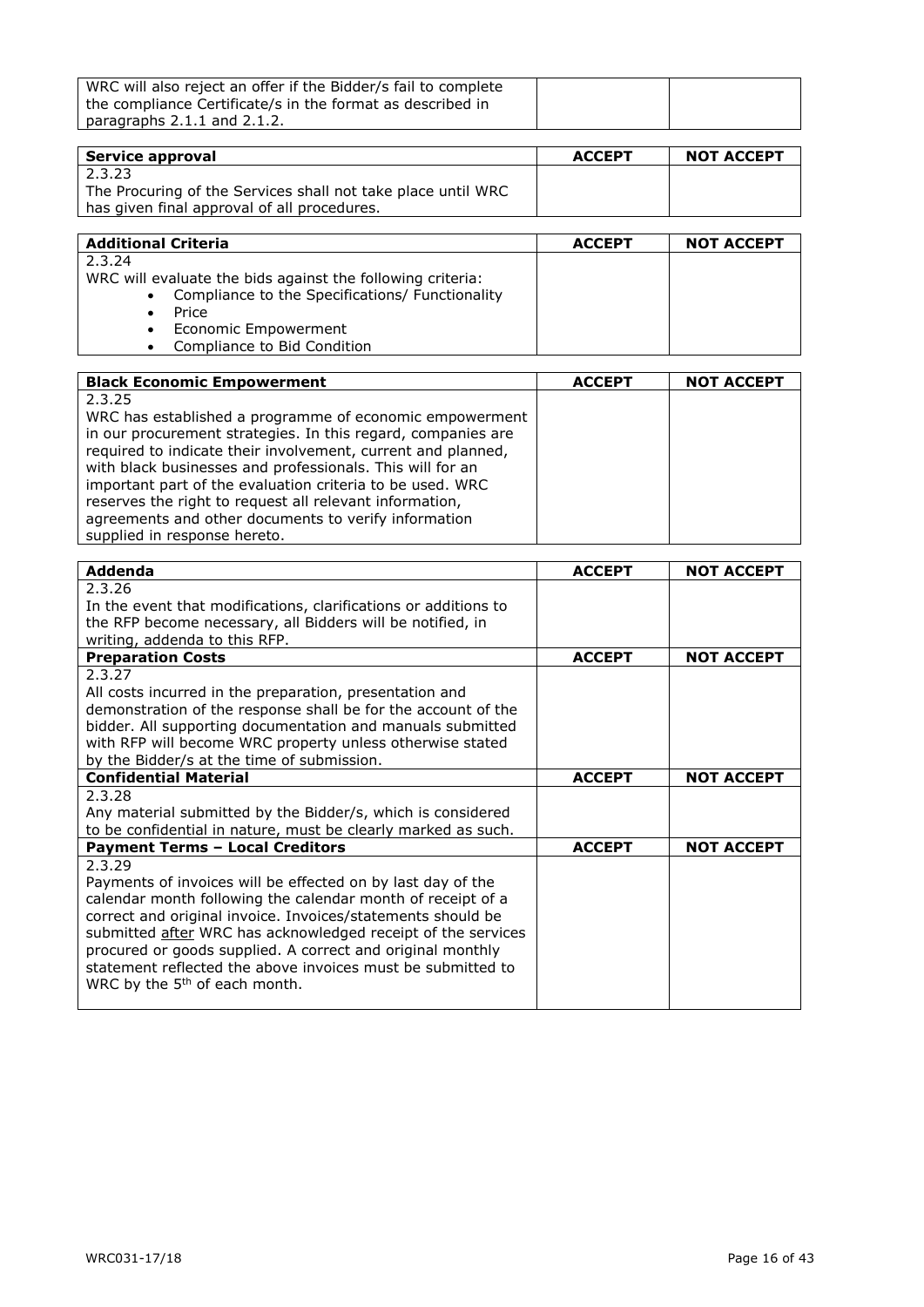#### **Please note that the following clauses of WRC conditions and Procedures governing the Procurement of Services.**

#### **2.4 Contract Termination**

2.4.1 A contract/s with a successful Bidder/s may be terminated by the WRC on the grounds of valid commercial or operational requirements that were not foreseen at the time of the Request for Bid being submitted and the contract being entered into. The WRC, if it wishes to terminate the contract, shall be required to give 30 (thirty) days written notice of its intention to terminate the contract. Such notice must be preceded by bona fide discussion between the WRC and the successful Bidder. In this instance the WRC shall only remain liable for all amounts due to the successful Bidder with respect to the period ending on the date of the cancellation, and shall not be held liable for any damages or losses on the basis of such a termination of the contract.

#### 2.5 **DISPUTE RESOLUTION**

- 2.5.1 All disputes arising out of this RFP or relating to the legal validity of this RFP or any part thereof shall be resolved under this paragraph. The parties must refer any dispute to be resolved by:
	- o Negotiation, in terms of paragraph 2.5.3; failing which
	- o Mediation, in terms of paragraph 2.5.4; failing which
	- o Arbitration, in terms of paragraph 2.5.6.
- 2.5.2 Paragraph Clause 2.5.1 shall not preclude any party from access to an appropriate court of law for interim relief in respect of urgent matters by way of an interdict, or mandamus pending finalisation of the dispute resolution process contemplated in paragraph 2.5.1, for which purpose the parties irrevocably submit to the jurisdiction of a division of the High Court of the Republic of South Africa.
- 2.5.3 Within ten (10) days of notification, the parties must seek an amicable resolution to the dispute by referring the dispute to designated and authorized representatives of each of the parties to negotiate and resolve the dispute. If an amicable resolution to the dispute is found the authorized representatives of the parties must sign, within the ten (10) day period, an agreement confirming that the dispute has been resolved.
- 2.5.4 If negotiation in terms of paragraph 2.5.3 fails, the parties must, within fifteen (15) days of the negotiations failing, refer the dispute for resolution by mediation under the rules of the Arbitration Foundation of Southern Africa (or its successor or body nominated in writing by it in its stead).
- 2.5.5 The periods for negotiation (specified in paragraph 2.5.3) or for referral of the dispute for mediation (specified in paragraph 2.5.4), may be shortened or lengthened by written agreement between the parties.
- 2.5.6 In the event of the mediation contemplated in paragraph 2.5.4 failing the parties shall refer the dispute, within fifteen (15) days of the mediation failing, for resolution by expedited arbitration under the current rules of the Arbitration Foundation of Southern Africa (or its successor or body nominated in writing by it in its stead).
- 2.5.7 A single arbitrator shall be appointed by agreement between the parties within ten (10) days of the dispute being referred for arbitration, failing which the arbitrator shall be appointed by the Secretariat of the Arbitration Foundation of Southern Africa (or its successor or body nominated in writing by it in its stead).
- 2.5.8 At all times, every reasonable effort shall be made to ensure that such arbitrator has the necessary technical skills to enable him to adjudicate the dispute in a satisfactory manner.
- 2.5.9 The arbitration shall be held at Sandton, South Africa, in English.
- 2.5.10 The South African law shall apply.
- 2.5.11 The parties shall be entitled to legal representation.
- 2.5.12 The award of the arbitrator shall be final and binding on the parties, who hereby agree to give effect to the award. Either party shall be entitled to have the arbitrator's award made an order of court at the cost of the party requesting same.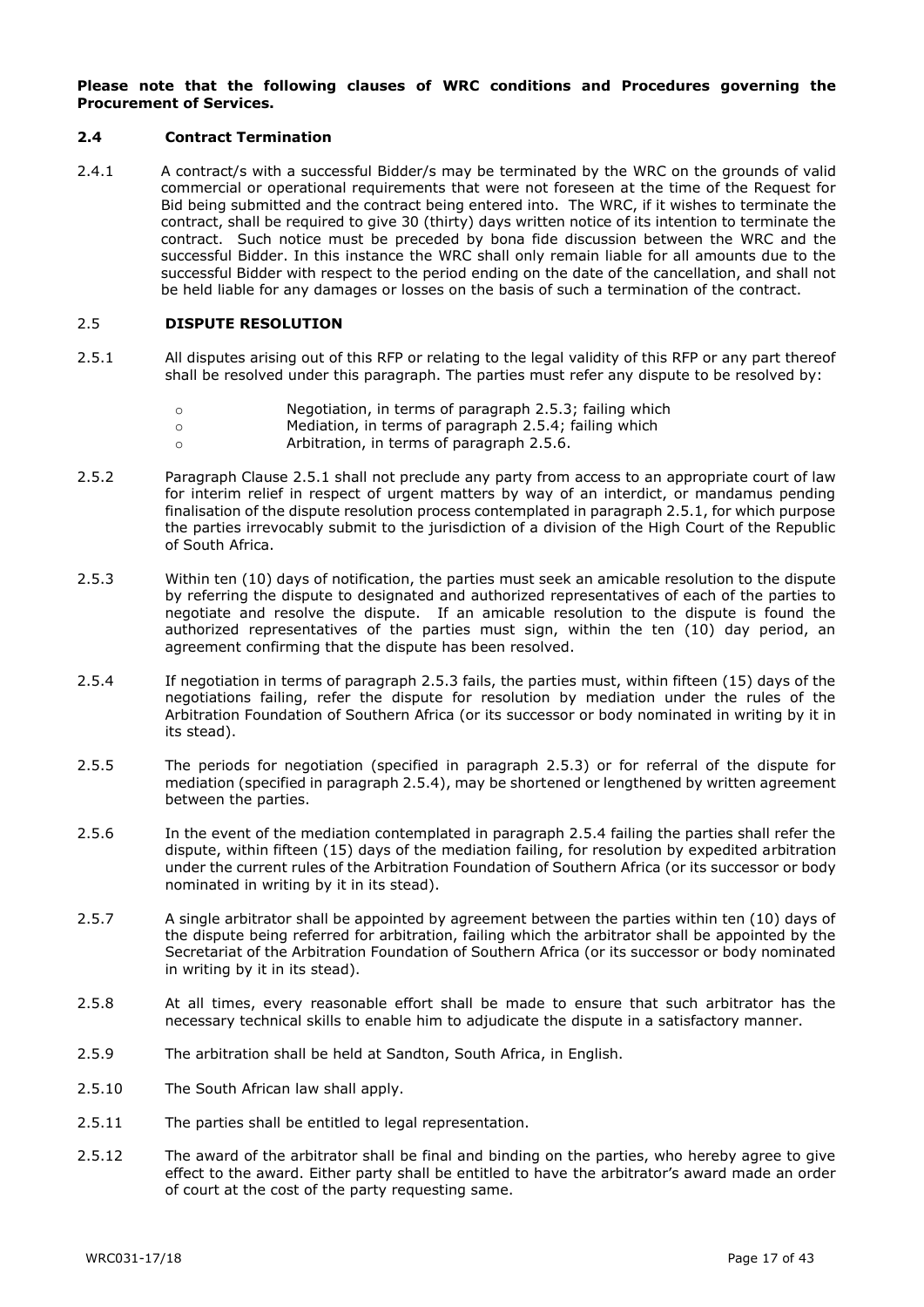- 2.5.13 This paragraph shall constitute the irrevocable consent of the parties to the dispute resolution proceeding in terms hereof and neither of the parties shall be entitled to withdraw there from or to claim at any arbitration proceedings that they are not bound by the arbitration provisions of this RFP.
- 2.5.13 Both parties shall comply with all the provisions of the RFP and with all due diligence during the determination of such dispute should the latter arise during the course of the RFP.

#### **2.6 PAYMENT TERMS - LOCAL CREDITORS**

- 2.6.1 Original, detailed, correct and complete tax invoices, monthly statements (where applicable), VAT registration numbers (where applicable), verification of bank details (in the format required) and any other relevant supporting documents must be submitted to the Fund after it has acknowledged receipt in writing of the services procured or goods received, to its satisfaction.
- 2.6.2 Tax invoices and all necessary supporting documents contemplated in 9.1 above must be submitted to the Fund by the  $1^{st}$  (first) business day of a calendar month in order for payment to be effected by the end of the same calendar month. Otherwise payment shall be effected by the end of the following calendar month. Payments shall furthermore only be made on condition that the required documentation submitted are the originals, correct and complete.
- 2.6.3 No penalty interest shall be permitted to be charged in the event of the requirements referred to in 9.1 and 9.2 above not being complied with.
- 2.6.4 Payment shall be effected by electronic bank transfer or any other method of payment decided to be used by the Fund from time to time and at the Fund's sole discretion.
- 2.6.5 Payment shall furthermore be subject to the Fund's standard Special Terms and Conditions of Contract, which if applicable shall prevail over this clause in all instances; and a copy whereof shall be furnished upon request.

#### **2.7 TERMINATION**

2.7.1 The following clause will be applicable to all contracts entered into/orders placed by WRC:

If, at any time during the currency of this Bid and subsequent contract/order, WRC in its reasonable discretion determines that the other party has, in respect of this bid, contract/order or any other contract/order or agreement to which they were or are parties to:

- Acted dishonestly and/or in bad faith, and/or
- Has made any intentional or negligent misrepresentation to WRC whether in any negotiations preceding the conclusion of, or in the execution of this RFP or any other agreement between the parties,

Then WRC shall be entitled by written notice to the other party forthwith to cancel this contract/order. Upon such cancellation, WRC shall be entitled, in addition to all other remedies available to it, to recover from the other party all damages it has suffered by virtue of such conduct by the other party. Should, at the time of such cancellation, WRC be indebted to the other party for any amounts whatsoever, WRC shall be entitled to withhold payment in respect thereof for a period of 90 (ninety) days from the date of cancellation in order to investigate the party's conduct and any damages suffered by WRC. NO payment by WRC to the other party after the lapse of such period shall preclude WRC thereafter, from recovering from the other party any such damages as it may have suffered.

#### **2.8 SPECIFIC INFORMATION REQUIRED**

For ease of reference and evaluating purposes, please furnish replies under the same headings and refer individually to all specific paragraph numbers. Please be clear in your response and use definite answers.

#### **2.9 COPIES REQUIRED**

It is a condition that the Bidder/s shall furnish an offer comprising of one original for the supply of products and services enumerated in this Request for Bid Document. The Bidder/s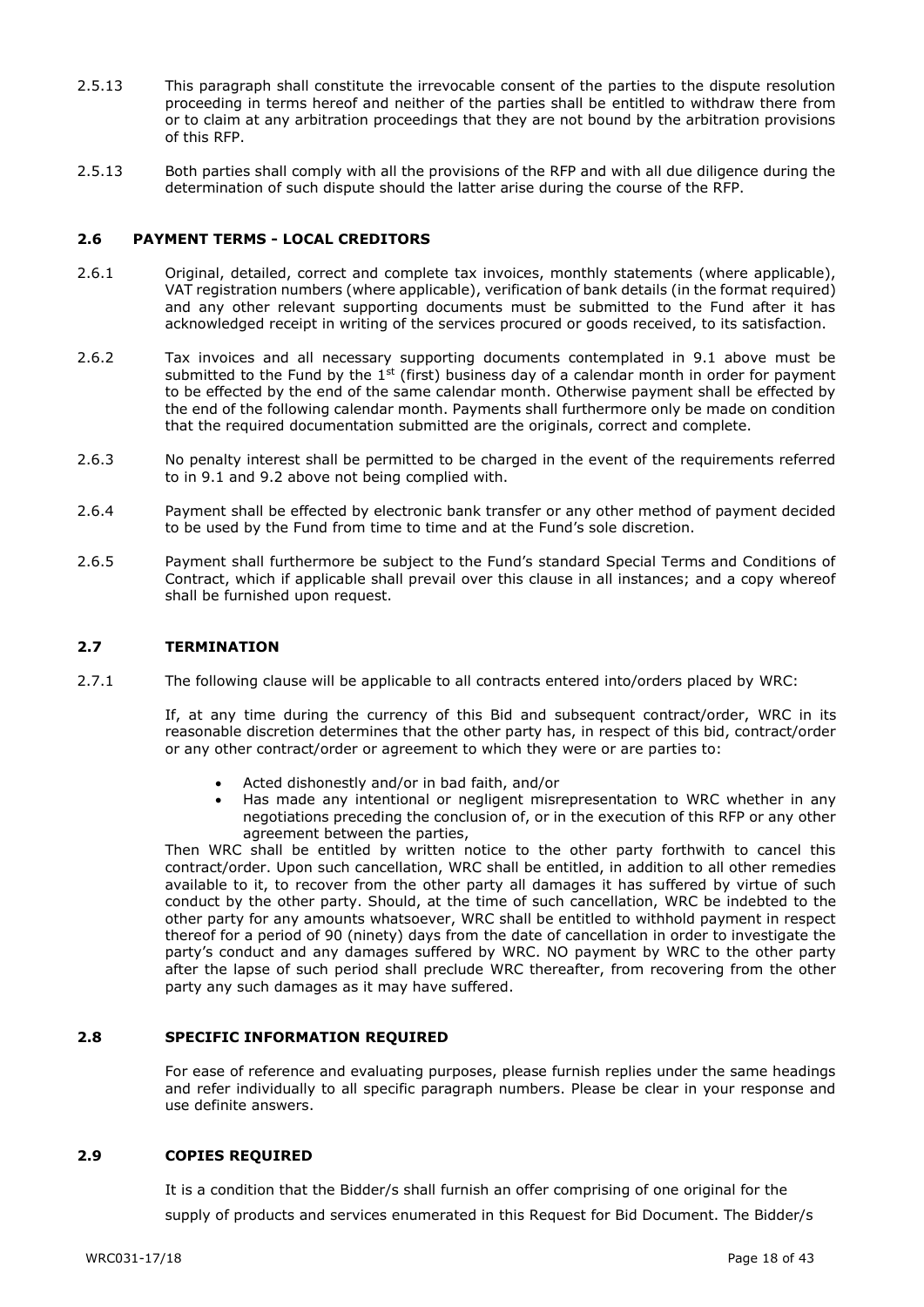shall ensure that all the relevant information and documentation is submitted with the original as well as the copies. WRC shall not be liable should it become evident that a Bidder/s offer/s is/are not accepted and the reason for such non-acceptance is as a result of the Bidder/s failure to include the information in all copies.

#### **2.10 DUE DILIGENCE**

Bidder/s must supply Financial Information as requested in par 2.11.10 and Annexure C.

#### **2.11 GENERAL VENDOR INFORMATION**

The following general information is required from the prospective vendor:

#### 2.11.1 **NAME OF COMPANY/TRADING AS:**

Postal Address Street Address Telephone and facsimile numbers

#### 2.11.2 **COMPANY HEAD OFFICE:**

Postal Address Street Address Telephone and facsimile numbers

- 2.11.3 Contact person
- 2.11.4 List of Directors/Partners/affiliated companies with proof of shareholding with this companies/trust - Compulsory
- 2.11.5 List of shareholders (**Certified** original copies of individual share certificates/**certified** original copies of Cipro registration document indicating members with percentage interest).
- 2.11.6 Date of registration **–** [if applicable]
- 2.11.7 Company registration number. [if applicable]

#### **2.11.8 Draw or attach the organizational structure of your company:**

- a) Ownership structure, i.e. the % shareholding by major investors and controlling interest in affiliated companies.
- b) Basic functional structure, i.e. the administrative section of your company with which WRC will be dealing on a day-to-day basis.
- 2.11.9 **Valid** Tax Clearance Certificate. **Compulsory**
- 2.11.10 **Audited** Financial Statements with auditor's report of the company for the past three years. / Financial Statements of a CC for the past three years prepared by an independent accountant with proof.

#### **2.12 INFRASTRUCTURE**

- a) Would you describe your business as international, national or regional?
- b) List all branches and offices of your company countrywide (Republic of South Africa) together with telephone numbers.

#### **2.13 ACTIVITY AND SERVICE PROFILE**

- 2.13.1 Detailed description of main field of expertise/area of operation of company.
- 2.13.2 Range of services offered.
- 2.13.3 Reference list of some contracts completed during the last 3 to 5 years, including value, duration, location and contact persons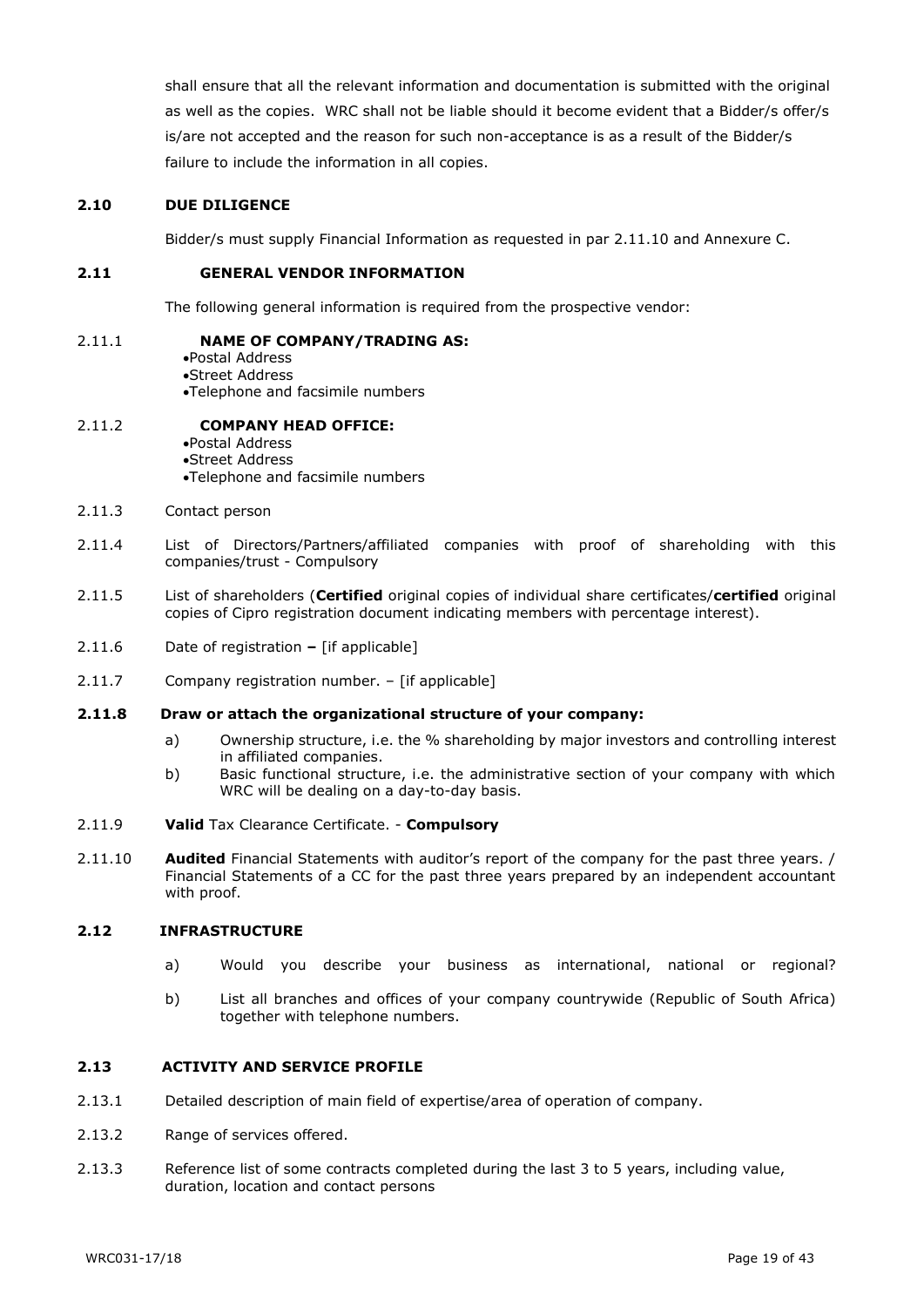2.13.4 List of current contracts and value thereof. Submit a list of current contracts, contact person and contract numbers.

Has any contract with your company ever been cancelled by a client? If YES, provide details.

#### **2.14 TRAINING CAPABILITIES**

- 2.14.1 Does you company have any in-house training capabilities? (Infrastructure)
- 2.14.2 If YES, provide an overview of:
	- Activities included in this process (in-house training).
	- Method used for evaluating the effectiveness of the in-house training capabilities to ensure the required level of service is maintained.
- 2.14.3 What training is done by the company?
- 2.14.4 What type of training is done for you by other companies and who are these companies? (Provide details please)
- 2.14.5 What type of continuing/supplementary training is done by the company? Give details of subjects, schedules, etc.
- 2.14.6 Do you have staff in your training department employed on a contract basis? If YES, give details.

#### **2.15 MANAGEMENT AND SERVICING**

- 2.15.1 Please supply a full description of how the company is organized together with an organization organogram.
- 2.15.2 Please indicate a breakdown of staff compliment into management/ supervisors/ administration/ guards/ other services (specify).
- 2.15.3 Please provide details of qualifications and selection process with regards to management/supervisory expertise in the company.
- 2.15.3.1 Are all these personnel employed on a full time basis? If not, provide details.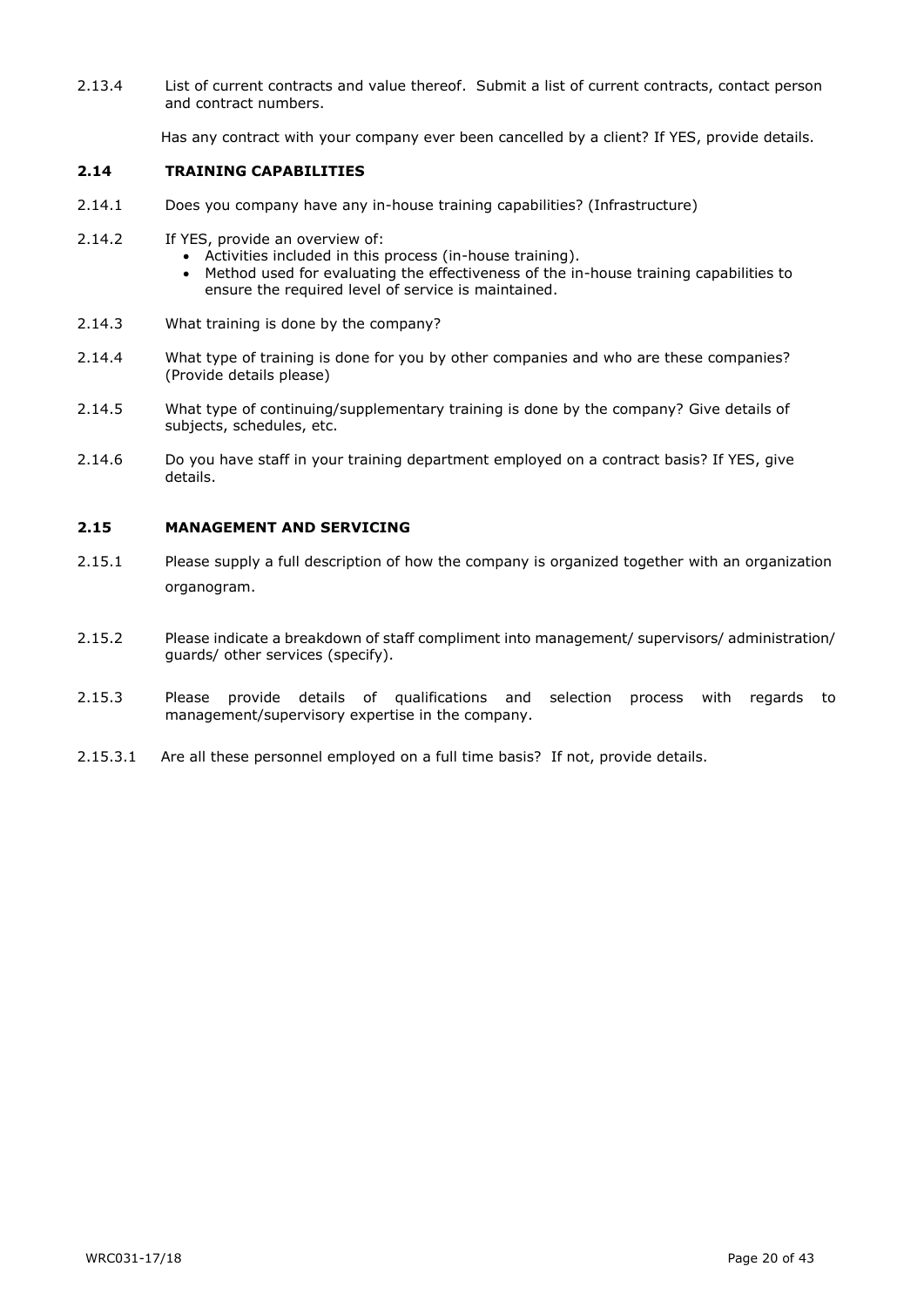# **THE FOLLOWING ANNEXES MUST BE FURNISHED**

## **(FAILURE TO DO SO SHALL RESULT IN YOUR BID BEING DISQUALIFIED)**

- **Annexure A:** Scope of Work
- **Annexure B: SBD3.1:** Pricing Schedule Firm Prices

**Annexure C:** Valid SARS Tax Clearance Certificate **OR SBD2**: Tax Clearance Certificate Requirement (Valid Tax Clearance Certificate above is not submitted)

- **Annexure D: SBD4:** Declaration of Interest
- **Annexure E: SBD6.1:** Preference Claim Forms in terms of Preferential Procurement **Regulations**
- **Annexure F: SBD8:** Declaration of Bidder's Past Supply Chain Practices
- **Annexure G: SBD9**: Certificate of Independent Bid Determination
- **Annexure H:** Certified copies (Copy with original stamp) of your CIPC company Registration documents listing all members with percentages, in case of a CC
- **Annexure I:** Certified copies (Copy with original stamp) of all latest share certificates, in case of a company
- **Annexure I:** Record of Addenda issued to bidders before the bid closing date
- **Annexure J:** General Condition of Contract
- **Annexure K:** List of traceable references of past and present clients, (Company name, department, branch, contact person with office telephone number).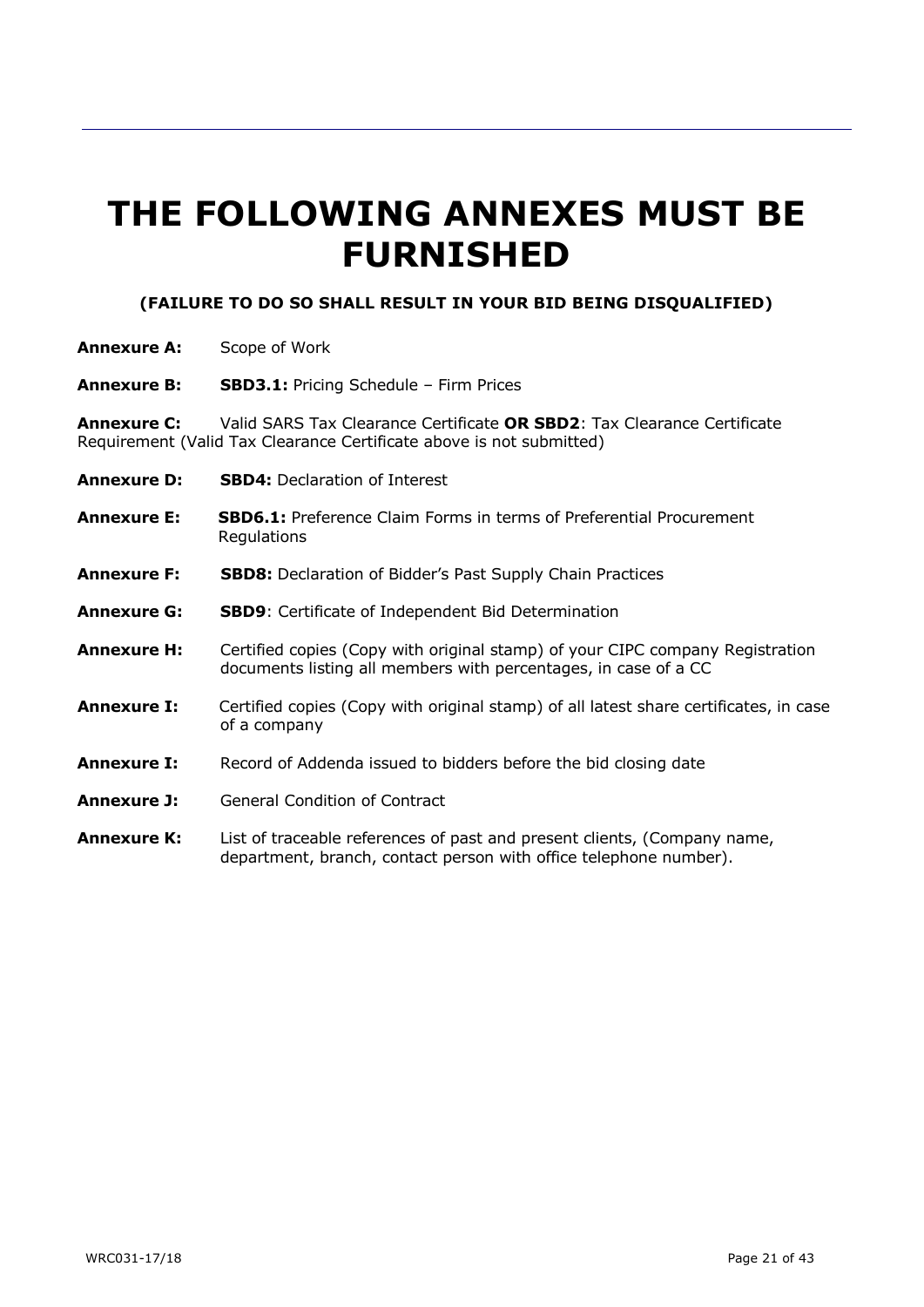## **SPECIAL INSTRUCTIONS TO VENDORS**

- Should a vendor have reasons to believe that the Technical Specification is not open and/or is written for a particular brand or product; the vendor shall notify Procurement Services within ten (10) days after publication of the bid.
- Bidders shall provide full and accurate answers to the mandatory questions posed in this document, and, where required explicitly state either "Comply/Not Comply" regarding compliance with the requirements. Bidders must substantiate their response to all questions, including full details on how their proposal/solution will address specific functional requirements. All documents as indicated must be supplied as part of the submission.

## **1. BACKGROUND TO THE PROJECT**

The Water Research Commission (WRC) is a national public entity (Schedule 3A), Established in terms of the Water Research Act (Act No 34 of 1971).

The Water Research Commission ("WRC") seeks the services of professional, highly competent, well-managed, to provide and assist the WRC with PBX services for a period of three (3) years.

WRC is currently out of contract with the current AVAYA PBX service provider. This contract came to an end in May 2017. WRC was instructed by treasury to go onto a month to month payment with the current provider until a provider was appointed by treasury. This appointment has not happened and WRC is required to procure these services as per our own internal processes.

## **2. REQUIREMENT**

The WRC seek to employ the services of a service provider to provide and assist the WRC with PBX services for a period of three (3) years.

## **2.1 SCOPE OF WORK**

The solution needs to cater for the telephony needs of 100 WRC staff, which is expandable by 100% with no additional hardware requirement. It also needs to ensure that communication is consolidated in a unified platform. The solution must be based on premise and support needs to be provided by the supplier for the duration of the contract of 3 Years (36 Months)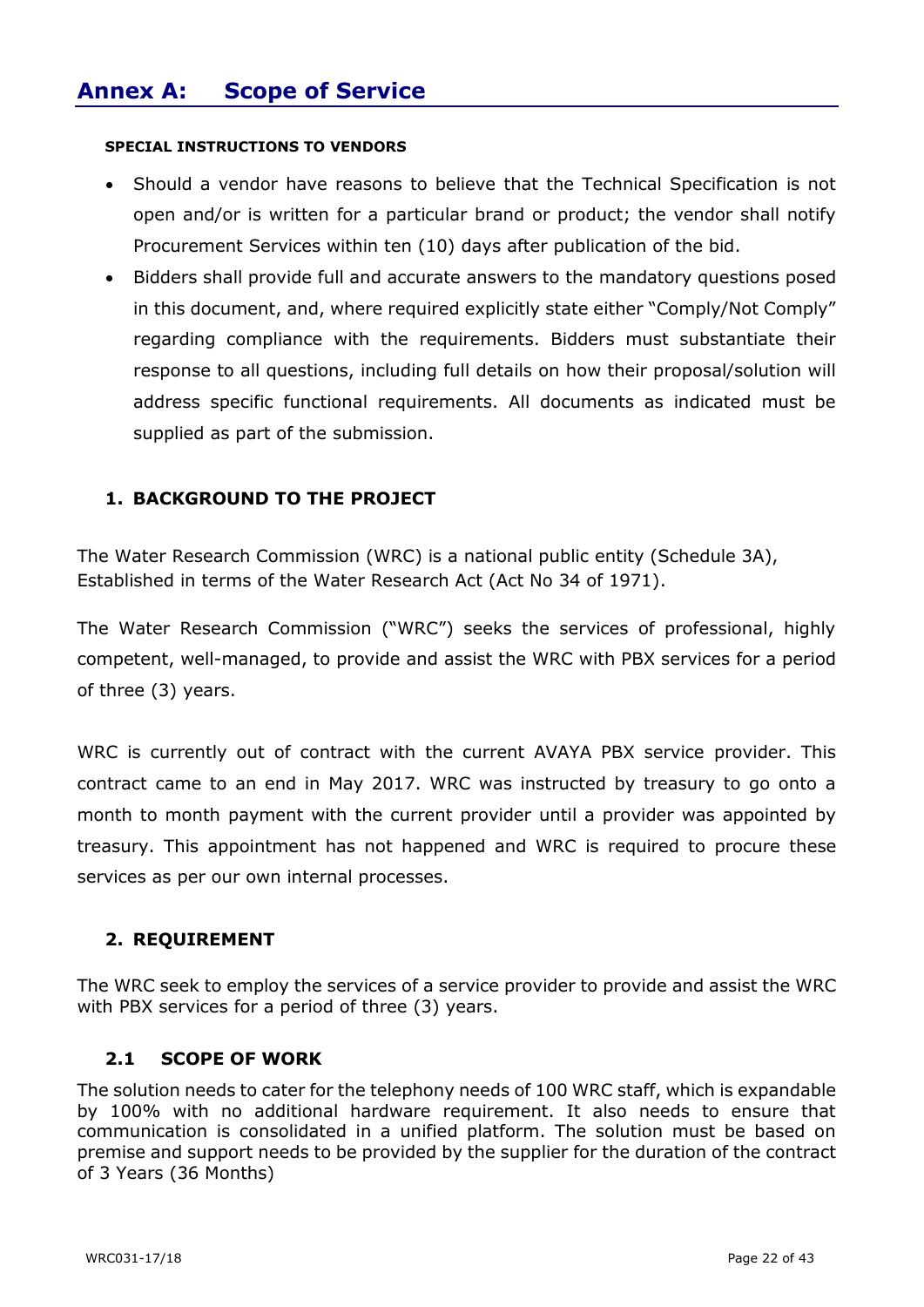## **Functionality**

## **The system MUST have the following functionality**

- Basic telephony services (make and receive calls)
- Multi-party conferencing
- Welcome messaging
- Setup of caller groups
- Music on hold
- Call forwarding to alternate extension or mobile application on a per user setting
- Application support for IOS as well as Android
- Allow a minimum of 32 concurrent calls, expandable to 64 to cater for future growth. System must cater for this expansion without the need for additional hardware.
- Multi Party video conferencing for VC room setup. Should allow screen sharing, messaging, remote control.
- Display presence (away, busy, meeting, on a call, etc)
- Unified Communication client (instant messaging, presence, conference functionality)
- Must have call back functionality configurable on a per extension basis. Send instruction to PABX to call user back. To be used by travelling users to limit roaming charges.
- Transfer must be possible between, physical phone, mobile app, GSM number. This should be configurable per extension
- Must work with current connectivity provider Neotel (NeoVoice SIP)
- Configurable hunt groups to allow call forwarding between extensions

## **Hardware – System**

- PBX system must be on premise
- System must be insured by supplier for all hardware components for the full duration of the contract (Electronic proof to be provided)
- All hardware must be supplied by chosen vendor
- Switching configurations (VLANS) must be setup by vendor
- Support growth up to 200 internal users without the need for additional hardware
- Ability to grow beyond the 32 concurrent call initial requirement. The system should include functionality for 64 concurrent calls. Anything above the 64 concurrent call requirement will be costed at the time of the requirement arising. However, the base hardware should cater for the functionality at the outset.
- Allow for satellite offices to be connected via the home PBX if required

## **Hardware – Devices (Phones)**

The end user function (role) will determine the handset type and functionality required. Makes and models of phones MUST be stipulated on the quote to assess functionality and fit fur purpose use.

 $1 -$  Operator – Quantity = 1

- Must have softphone loaded on Windows based PC
- Have mid-range phone with expansion units as backup to softphone
- Handset must have Gigabit in and out

 $2$  – Office based mobile user – Quantity = 3

 Wireless phones (NOT DECT), that function with current RUCKUS wireless solution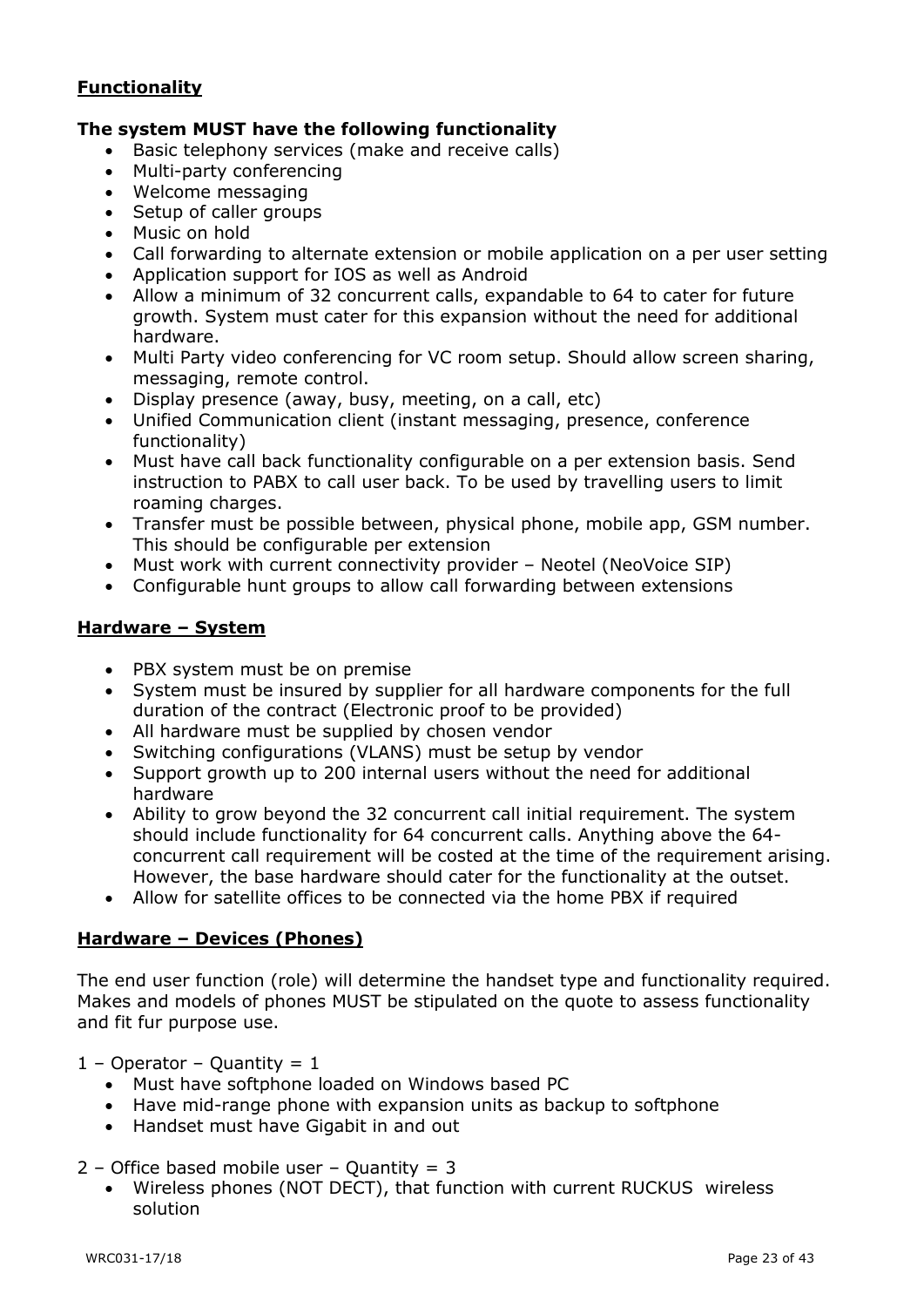- 3 VC Board Rooms Quantity = 2
	- Video + Audio conferencing
	- Voice only conferencing
- $4 -$  Users Quantity = 100
	- Mid-range phone with Gigabit output
	- Ability to transfer calls between desk, handset and mobile

## **Integration**

The solution must:-

- Integrate with skype for business basic edition and Webex
- Have the ability to integrate with Dynamics 365 CRM if required at a later stage

## **Service Level Agreement**

- The solution must be covered by a 24x7x365 Service Level Agreement with clearly defined escalation paths, inclusive of all relevant, up-to-date contact information.
- Roles and responsibilities must be clearly defined.

## **Monitoring**

- Complete, real-time environment monitoring
- Monitoring of services
- Usage reporting
- Threshold reporting on capacity
- Alerting of outages / service interruption / resource availability / capacity / thresholds
- Downtime monitoring

## **Reporting**

- Monthly uptime reporting per workload
- SLA reporting
- Billina
- User and extension reporting
- Itemised billing per extension (if possible)
- Billing per department
- Sample reports to be included in proposal
- Usage Reporting
- AD hoc user driven reporting
- Changes in environment
- Monthly onsite vendor meetings at WRC offices.

## **Support**

- Support must be quoted on for the 3 year contract period backed by a SLA. This support is at the discretion of WRC
- Support per hour (call out and remote) should also be quoted separately in the event no SLA is taken.
- Mandatory 2 x system checks to be conducted annually and report drawn up for auditing requirements
- Mandatory loading of new releases, updates, firmware, patches to be scheduled for contracted period of 3 years (36 months)

## **Training**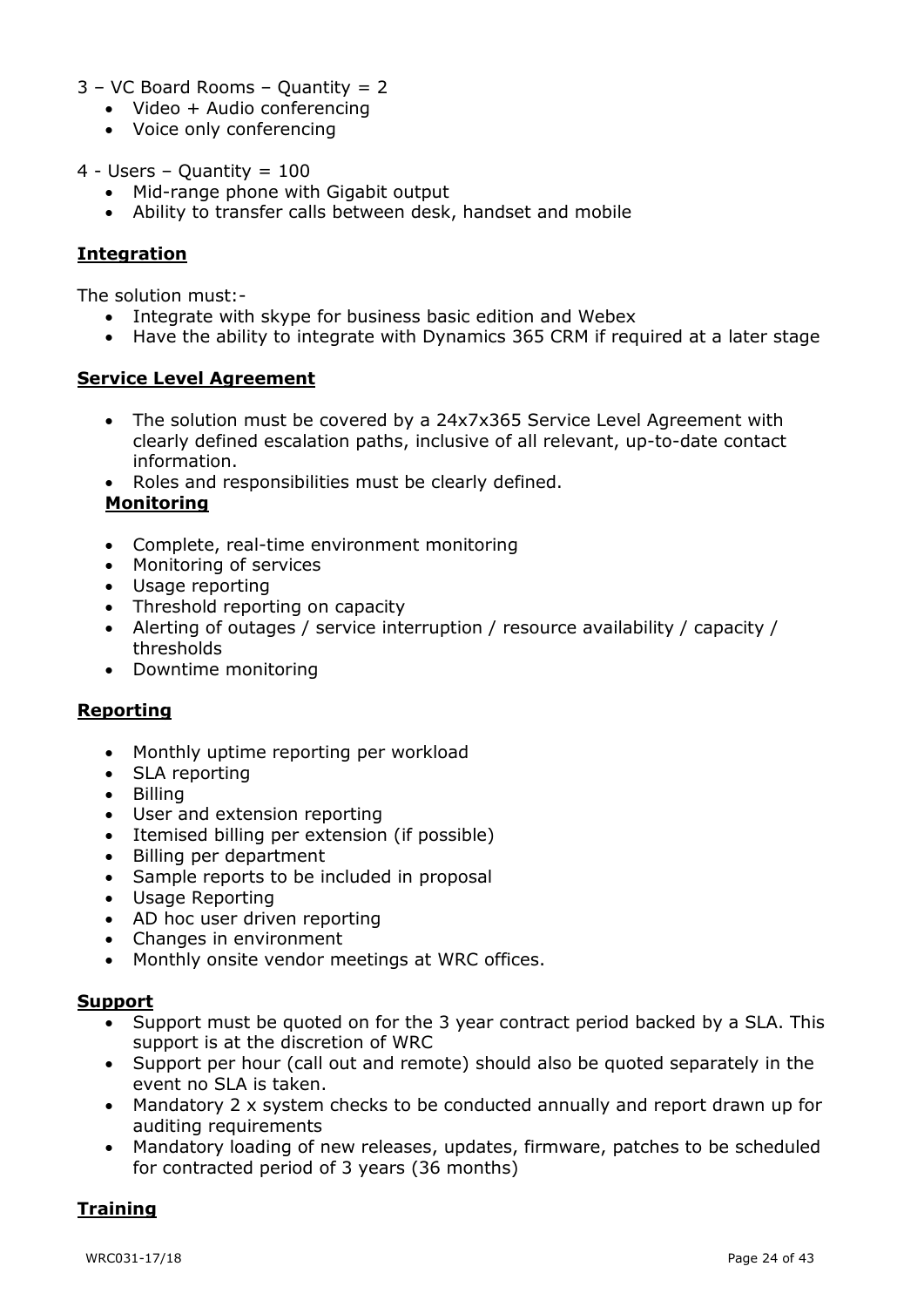- End user training must be conducted as part of the installation (approx. 90 users) and must include the following :
	- o Operator training for 2 users on Softphone as well as physical unit
	- o Unified communication training for 90 users
	- o Handset training for 90 users (transfer, conference call, phonebook)
	- o Mobile application training for selected users
	- o Video conferencing training for 90 users
	- o Admin training for 5 users
	- o All training material to be compiled by the appointed vendor and made available for end user use, prior to launch date

## **Vendor**

- Must have certified personnel on proposed product. Proof of certification to be provided.
- Full, detailed solution must be presented in proposal.
- All hardware must be provided by vendor. No hardware (physical or virtual) will be provided by WRC for this project purpose
- Provide full support for duration of contract
- If shortlisted, must provide demo of solution at the WRC office
- Provide a minimum of 5 reference sites with contactable references
- All documentation must be provided by vendor on complete architecture as well as end user functionality.

## **Current System Setup**

- Current system Avaya IP Office
- Voice connectivity provided by Neotel (NeoVoice SIP)

## **QUALIFICATIONS AND EXPERTISE REQUIRED:**

- Proven experience in the telephony and call center installation
- All shortlisted vendors will be required to do a presentation detailing their offerings, architectures, technical skillsets etc. in support of their proposal.
- Must be certified by solution provider

**NB:** WRC reserves the right to accept the proposed solution in part or in full, based on functionality and budget availability. This will be discussed with vendor at time of appointment.

## **SUBMISSION OF BIDS**

Bidders are required to submit **One (01)** original bid document.

WRC may request clarification or further information regarding any aspect of the bid. The bidder must supply the requested information within 12 hours or unless otherwise indicated after the request has been made; otherwise the bidder may be disqualified.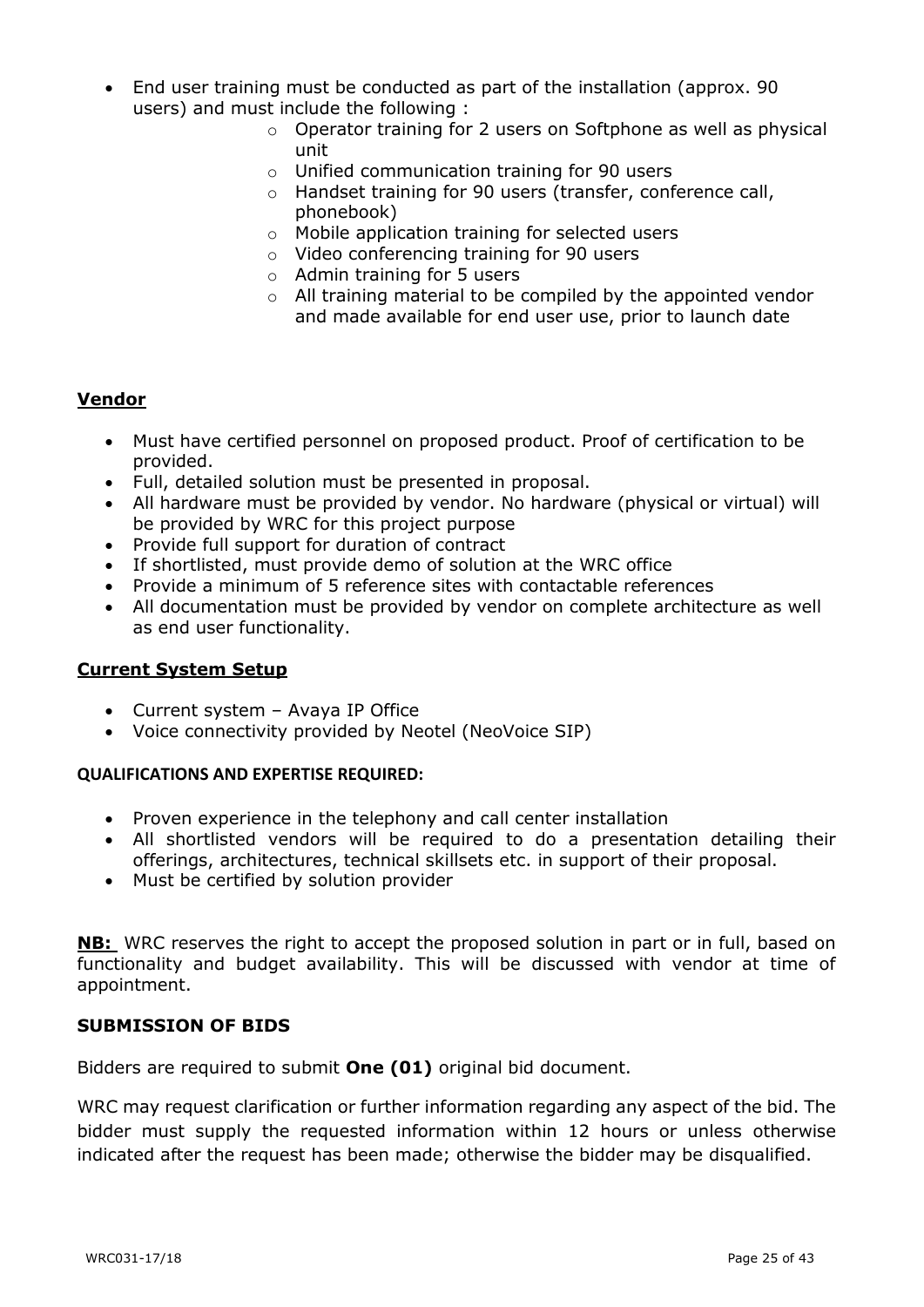## **3. EVALUATION PHASES**

**The received bid proposals will be evaluated in different phases in order to arrive to the final phase of bid award, and the phases will be as follows:**

## **3.1 PHASE ONE (01): MANDATORY / MINIMUM REQUIREMENTS SCREENING**

*In this phase All bids received will be verified for compliance and completeness of the submitted proposal per the below set of mandatory requirements. Bidders who fails to comply with the below requirements WILL be eliminated and bidders who comply with the below progresses to the next phase of technical evaluation.*

- Bid forms must be properly received on the bid closing date and time specified on the invitation, fully completed, dated and signed in ink.
- Bid forms must be properly fully completed, dated, signed in ink and initial every page of the bid.
- Submission of the bid document must be binded and is without tearing any pages off.
- Invitation to Bid (SBD 1) must be fully completed,
- Submission of a Valid Tax Clearance Certificate (SBD 2) Bidders whom their Tax matters are not in order and no proper arrangements have been made with SARS to meet their tax obligations will not be considered for this bid. *7 days from the bid closing date is afforded to any bidder who already made necessary arrangements with SARS (attached proof as obtained from SARS Branch) of when the necessary arrangements have been made to meet your Tax obligation and be issued with Tax certificate. Failure to submit a valid and original Tax Clearance within 7 days after the bid closing date, your submitted bid proposal will be considered non-responsive and shall be invalidated or disqualified and not considered for further evaluation.*
- Submission of fully completed Pricing Schedule (Purchases Goods SBD 3.1). In case of purchases of goods other than services, bidders should complete and sign SBD 3.1 of the Firm price only. In case of professional services, bidders should complete and Submission of fully completed SBD 4 (Declaration of Interest),
- Submission of fully completed SBD 6.1 (Preference Claim Certificate), accompanied by the original or certified B-BBEE Status Level Verification Certificate as issued by SANAS accredited service providers, Accredited Registers Auditors – IRBA and Procurement Regulation 2011 compliant letter issued by the Accounting Officer. Any copies submitted in this case should be certified.
- Submission of fully completed Contract Form (Purchases Goods/Works SBD 7.1), In case of purchases of goods other than services, bidders should complete and sign SBD 7.1 of the Firm price only. In case of rendering of services, bidders should complete and Submission of fully completed SBD8 (Declaration of Bidders Past SCM Practice),
- Submission of fully completed SBD9 (Certificate of Independent Bid Determination),
- Business Registration Certificate e.g. CK 1, certificate of incorporation
- Familiarise yourself and Initial every page of the General Condition of Contract

## **NB: Any bidders who did not sign and submit any of the requested documents may be disqualified.**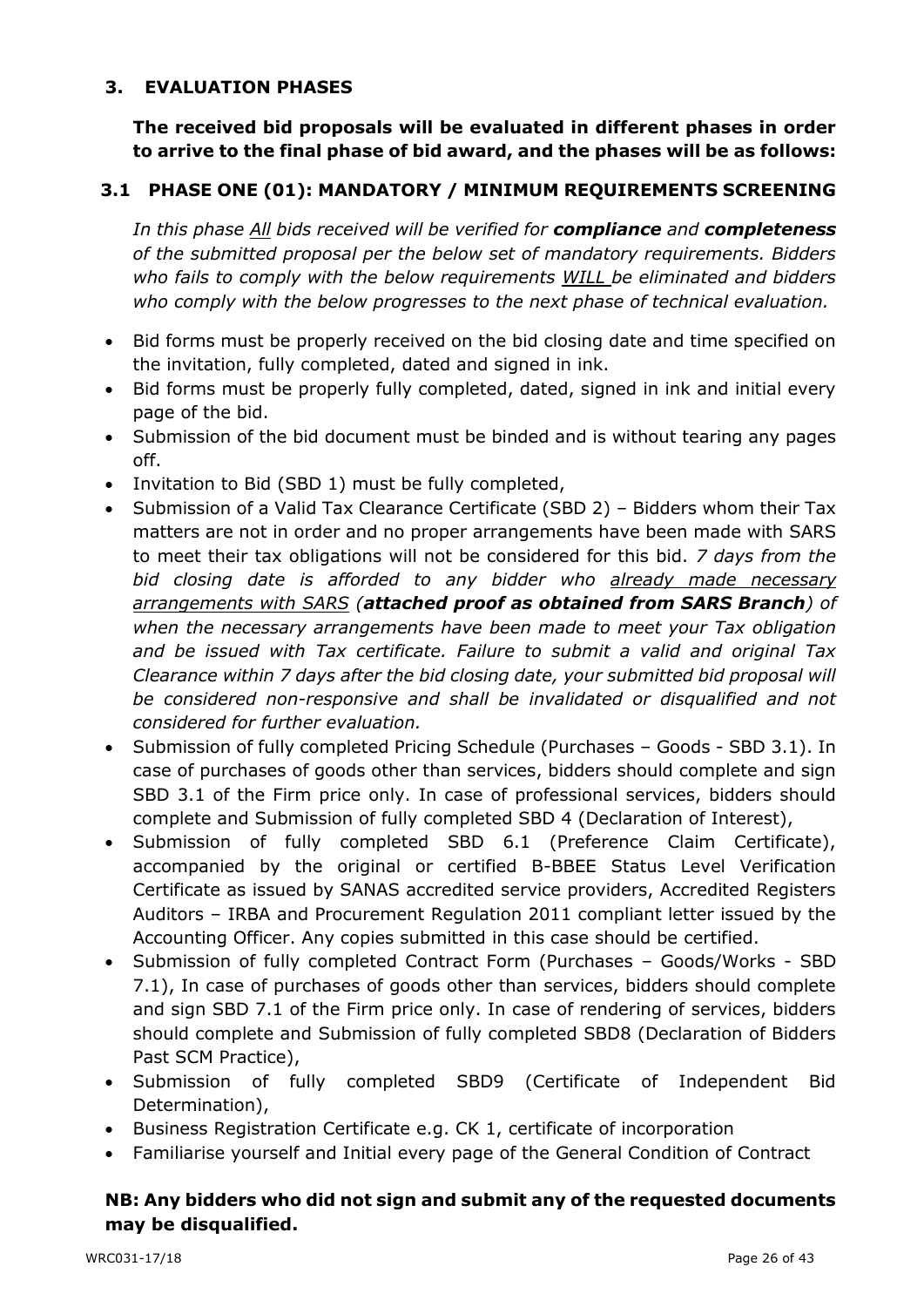## **PHASE TWO (2): EVALUATION OF BID RESPONSES USING THE FUNCTIONAL REQUIREMENTS:**

## **TECHNICAL FUNCTIONAL CRITERIA:**

Note: Functionality scoring will be on a sliding scale as per the below table:

| <b>SCORE</b> | <b>DESCRIPTION</b> |
|--------------|--------------------|
|              | Poor               |
| 2            | Average            |
| 3            | Good               |
| 4            | Very Good          |
| 5            | Excellent          |

## **TECHNICAL CRITERIA**

| <b>No</b>      | <b>Element</b>                                                        | <b>WEIGHTING</b> |
|----------------|-----------------------------------------------------------------------|------------------|
| 1.             | EXPERIENCE IN DEPLOYMENT AND CUSTOMISATION OF                         | 25               |
|                | <b>TELEPHONY / PABX SOLUTIONS.</b>                                    |                  |
|                | (attach the company profile)                                          |                  |
| $\overline{2}$ | <b>PROVIDE</b><br>PROJECT IMPLEMENTATION<br><b>PLAN</b><br><b>AND</b> | 20               |
|                | <b>TIMEFRAME</b>                                                      |                  |
|                |                                                                       |                  |
|                | (Attach Detailed Project Plan)                                        |                  |
| 3              | <b>CASE STUDIES OF DEPLOYED TELEPHONY SERVICES</b>                    | 5                |
|                |                                                                       |                  |
|                | (Provide URL of the previous work done)                               |                  |
| $\overline{4}$ | <b>Contactable References- not a list of references</b>               | 10               |
|                | (Minimum 3 reference letters; ideal 5 reference                       |                  |
|                | letters)                                                              |                  |
|                |                                                                       |                  |
|                | <b>PRESENTATION</b>                                                   |                  |
|                | A DEMO OF THE PROPOSED SOLUTION                                       | 40               |
|                |                                                                       |                  |
|                | Walkthrough of company's current structure and<br>$\bullet$           |                  |
|                | support framework, including current architecture<br>utilised.        |                  |
|                | Portfolio of work done for previous clients                           |                  |
|                | <b>TOTAL TECHNICAL REQUIREMENTS SCORE</b>                             | 100              |

**NB:**Service providers are expected to meet a minimum threshold of **80%** on above technical requirements**. Also note that for the first 4 requirements, bidders are expected to score a minimum of 50 points and minimum of 30 point on presentation.**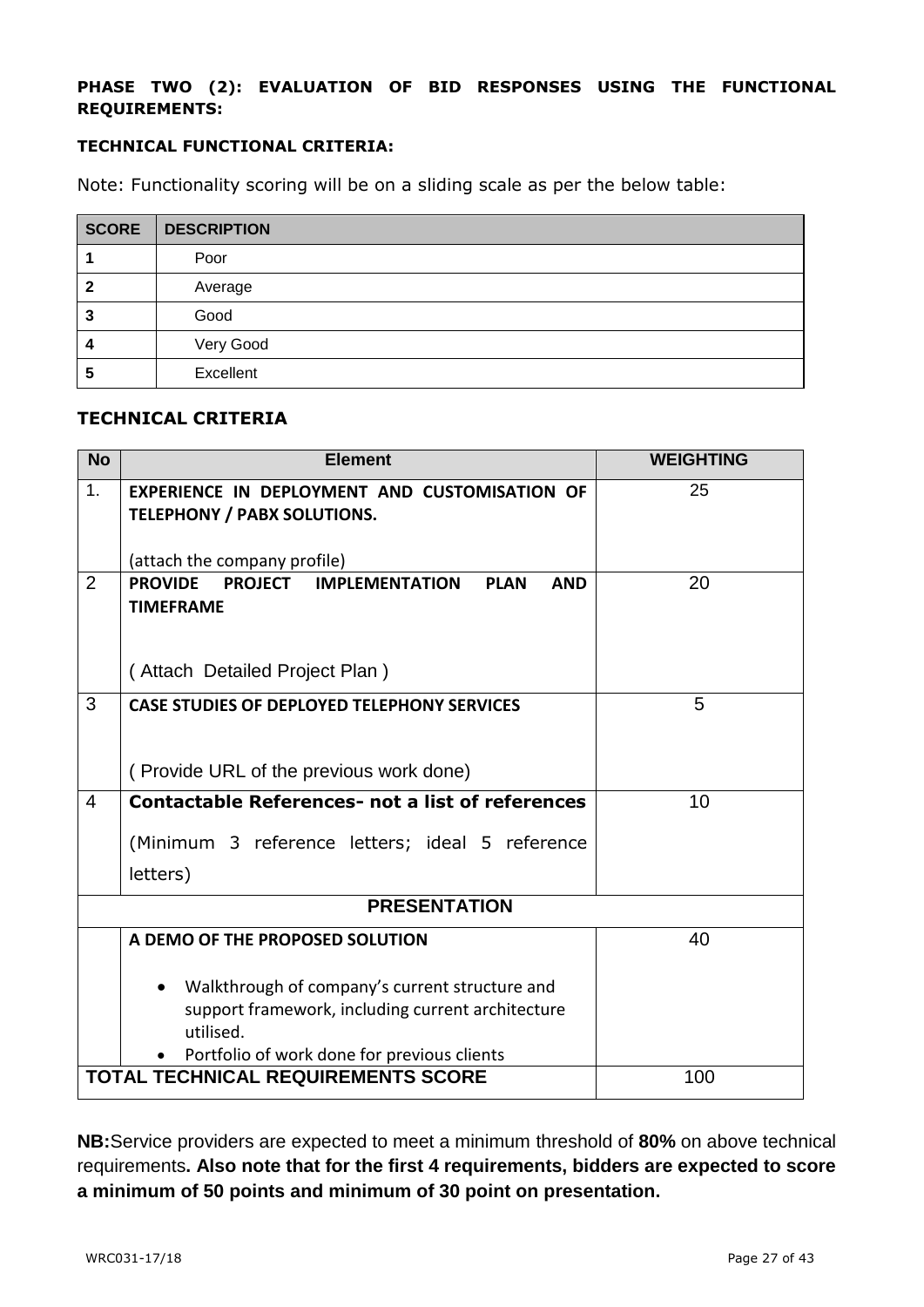## **Technical Requirements**

1.1 Non-Mandatory

| The bidder Must have Relevant and Traceable   Accept | <b>Do</b><br>not |
|------------------------------------------------------|------------------|
| experience in Cloud Hosting.                         | accept           |
| (Attach relevant Company Profile indicating          |                  |
| the experience)                                      |                  |
| <b>Substantiate</b>                                  |                  |

## 1.2 Non-Mandatory

| The Bidder must have enough capacity and   Accept | <b>Do</b> | not |
|---------------------------------------------------|-----------|-----|
| indicate the personnel to be assigned to this     | accept    |     |
| portfolio (Attach C.V's).                         |           |     |
| <b>Substantiate</b>                               |           |     |

## 1.3 Non-Mandatory

| The bidder must Submit relevant & traceable   Accept | Do     | not |
|------------------------------------------------------|--------|-----|
| references (full details of the referee and the      | accept |     |
| description of the work done and attach              |        |     |
| reference letters).                                  |        |     |
| <b>Substantiate</b>                                  |        |     |

## 1.4 Non-Mandatory

| The bidder must have Must have the ability<br>to conceptualise and implement | <b>Accept</b> | not<br>Do<br>accept |
|------------------------------------------------------------------------------|---------------|---------------------|
|                                                                              |               |                     |
| <b>Substantiate</b>                                                          |               |                     |

## 1.5 Non-Mandatory

| Implementation plan – details based how<br>to implement the service and the<br>timelines. | Accept | Do<br>not<br>accept |
|-------------------------------------------------------------------------------------------|--------|---------------------|
| <b>Substantiate</b>                                                                       |        |                     |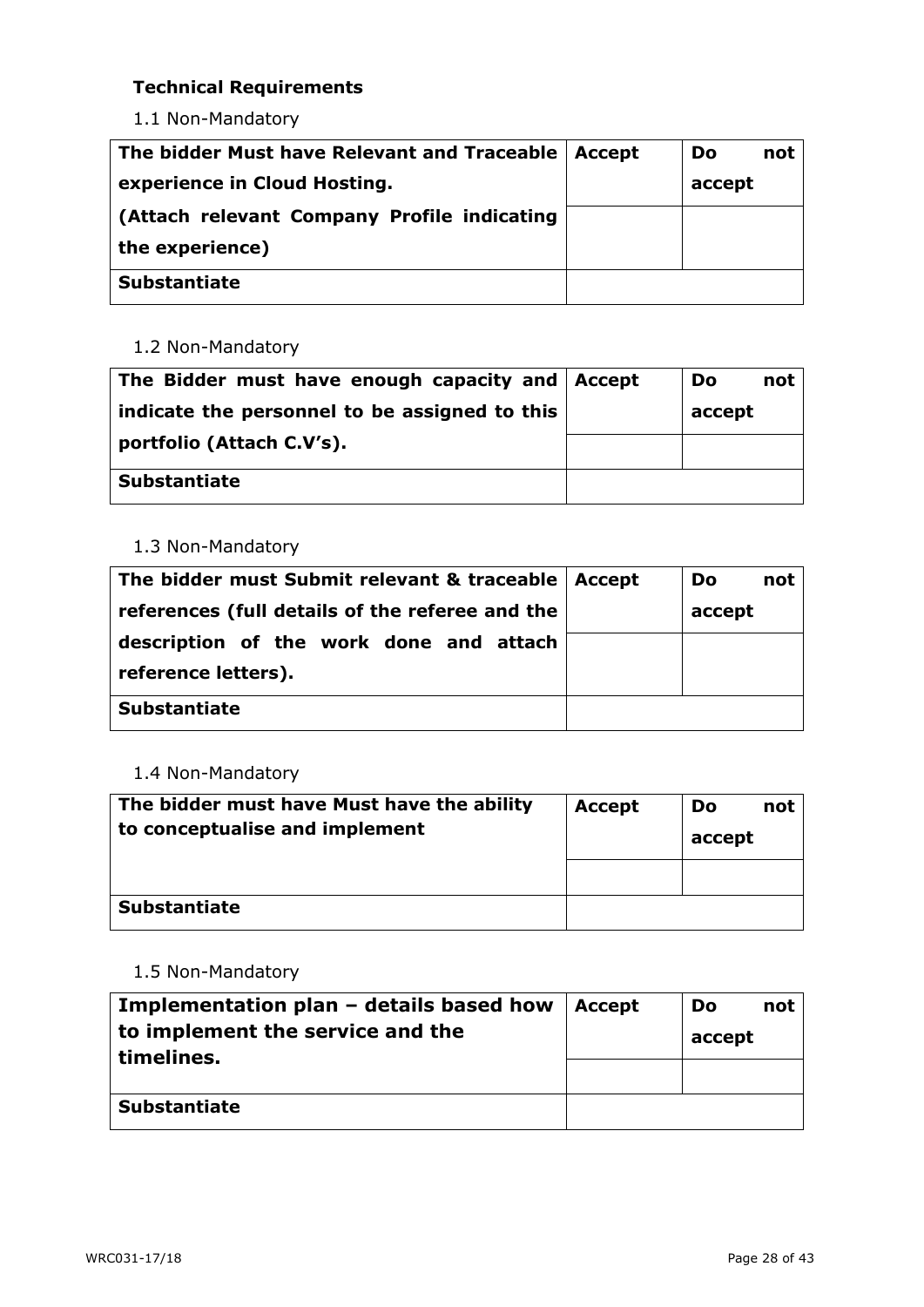## **PHASE THREE (3):**

## **4. EVALUATION CRITERIA AND WEIGHTING:**

The RFB stipulated that the responses to be evaluated using the 80/20 preference points system in accordance with the PPPFA guidelines. Based on this system the points will be allocated as follows:

| <b>Criteria</b>         | <b>Points</b> |
|-------------------------|---------------|
| Price                   | 80            |
| Participation Goals/BEE | 20            |
| <b>Total</b>            | 100           |

## **EVALUATION FORMULA**

The following formula will be applied to calculate the scores:

## **Price Formula**

The following PPPFA formula was used to evaluate the price proposals submitted by bidders, this formula was used because price was the only criterion that was scored i.e. the whole 80 points were allocated to price as per par. 10.1 of this submission.

$$
PS = 80 (1 - Pt - Pmin)
$$

Pmin

Ps = Points scored for price of the bid under consideration.

Pt = Rand value of bid under consideration.

Pmin = Rand value of lowest acceptable bid

## **5. FINAL AWARD**

Bidder who obtains highest total points on PRICE and B-BBEE claimed points shall be awarded the contract. WRC reserves the right to appoint one or more service providers for this project.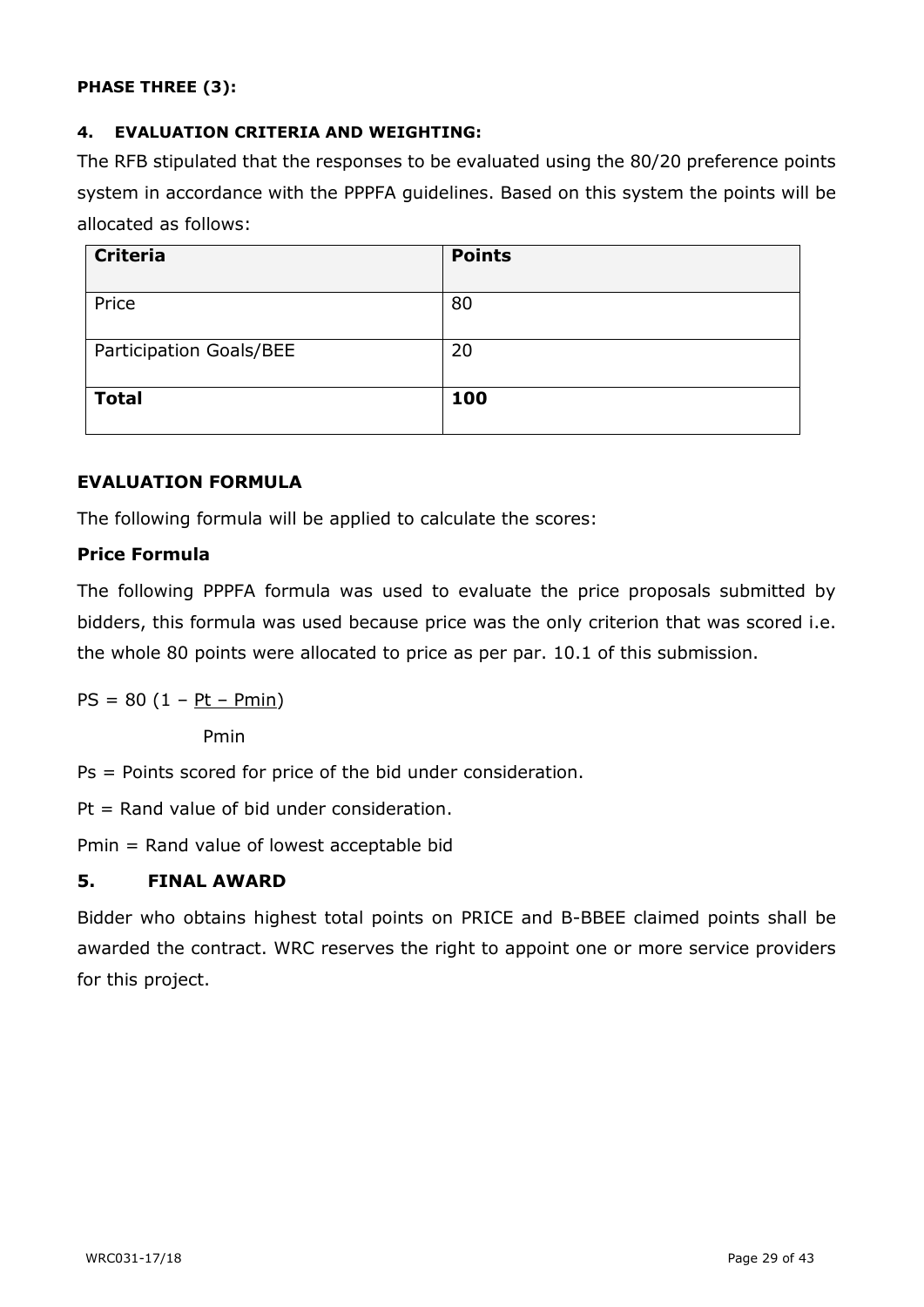## SBD3.1 Pricing Schedule – Firm Prices

#### **This annexure should be completed and signed by the Bidder's authorised personnel as indicated below:**

- 1 Please indicate your total bid price here: R…………………………… **(Not Applicable)**
- 2 **Important: It is mandatory to indicate your total bid price as requested above. This price must be the same as the total bid price you submit in your pricing schedule. Should the total bid prices differ, the one indicated above shall be considered the correct price.**
- 3 **NOTE: All prices must be VAT inclusive and must be quoted in South African Rand (ZAR).**
- 4 Are the rates quoted firm for the full period of the contract?
- YES NO
- 5 **Mandatory**: If not firm for the full period, provide details of the basis on which adjustments shall be applied e.g. CPI, and also details of the cost breakdown.

| Basis of adjustment: |  |
|----------------------|--|
| Cost Breakdown:      |  |
|                      |  |
|                      |  |
|                      |  |
|                      |  |
|                      |  |

#### 6

| The cost of installation, delivery, site preparation etc. must be $\vert$ Comply<br>included in this proposal. | Not comply | Not<br>Applicable |
|----------------------------------------------------------------------------------------------------------------|------------|-------------------|
|                                                                                                                |            |                   |
| Substantiate / Comments                                                                                        |            |                   |

7

| Yearly increases in the maintenance cost must be clearly indicated. | Comply | Not comply | Not<br>Applicable |
|---------------------------------------------------------------------|--------|------------|-------------------|
|                                                                     |        |            |                   |
| Substantiate / Comments                                             |        |            |                   |

8

| Yearly price increases on maintenance and licence fees must not<br>exceed the CPI, with the anniversary date of the contract as | Comply | Not comply | Not<br>Applicable |
|---------------------------------------------------------------------------------------------------------------------------------|--------|------------|-------------------|
| baseline.                                                                                                                       |        |            |                   |
| Substantiate / Comments                                                                                                         |        |            |                   |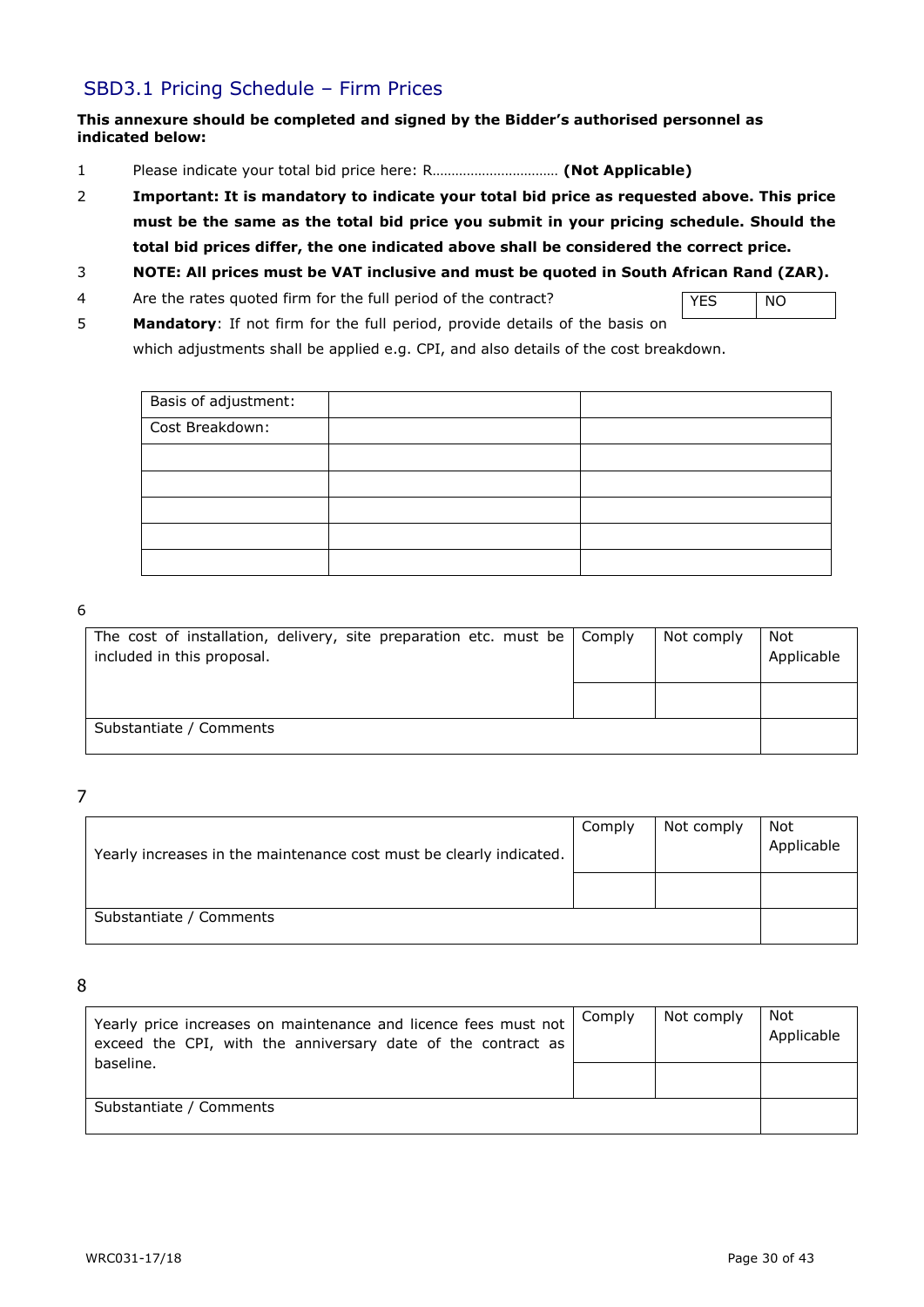| No price adjustments that are 100% linked to exchange rate<br>variations shall be allowed. | Comply | Not comply | Not<br>Applicable |
|--------------------------------------------------------------------------------------------|--------|------------|-------------------|
|                                                                                            |        |            |                   |
| Substantiate / Comments                                                                    |        |            |                   |

## 10

| The bidder must indicate clearly which portion of the service price<br>as well as the monthly costs is linked to the exchange rate. | Comply | Not comply | Not<br>Applicable |
|-------------------------------------------------------------------------------------------------------------------------------------|--------|------------|-------------------|
| Substantiate / Comments                                                                                                             |        |            |                   |

## 11

|                                                 |        |            | Not<br>Applicable |
|-------------------------------------------------|--------|------------|-------------------|
| All additional costs must be clearly specified. | Comply | Not comply |                   |
|                                                 |        |            |                   |
| Substantiate / Comments                         |        |            |                   |

## 12

| The following increases can be requested from the WRC but would $\vert$ Comply<br>be subject to the necessary approvals: | Not comply | Not<br>Applicable |
|--------------------------------------------------------------------------------------------------------------------------|------------|-------------------|
| Statutory wage increases announced in the Government Gazette.                                                            |            |                   |
| Annual tariff increase (percentage per year)                                                                             |            |                   |
| Substantiate / Comments                                                                                                  |            |                   |

## **COSTING MODEL:**

All proposals should include the following purchase options (all 2 options must be included)

- o Outright purchase of solution including setup costs, training and support
- o Rental of solution from vendor including setup costs, training and support (most favourable). If the vendor makes use of a finance house, this needs to be stipulated in the proposal upfront, all statutory documentation of the finance house should form part of the bid proposal submitted by the bidder for vetting purposes.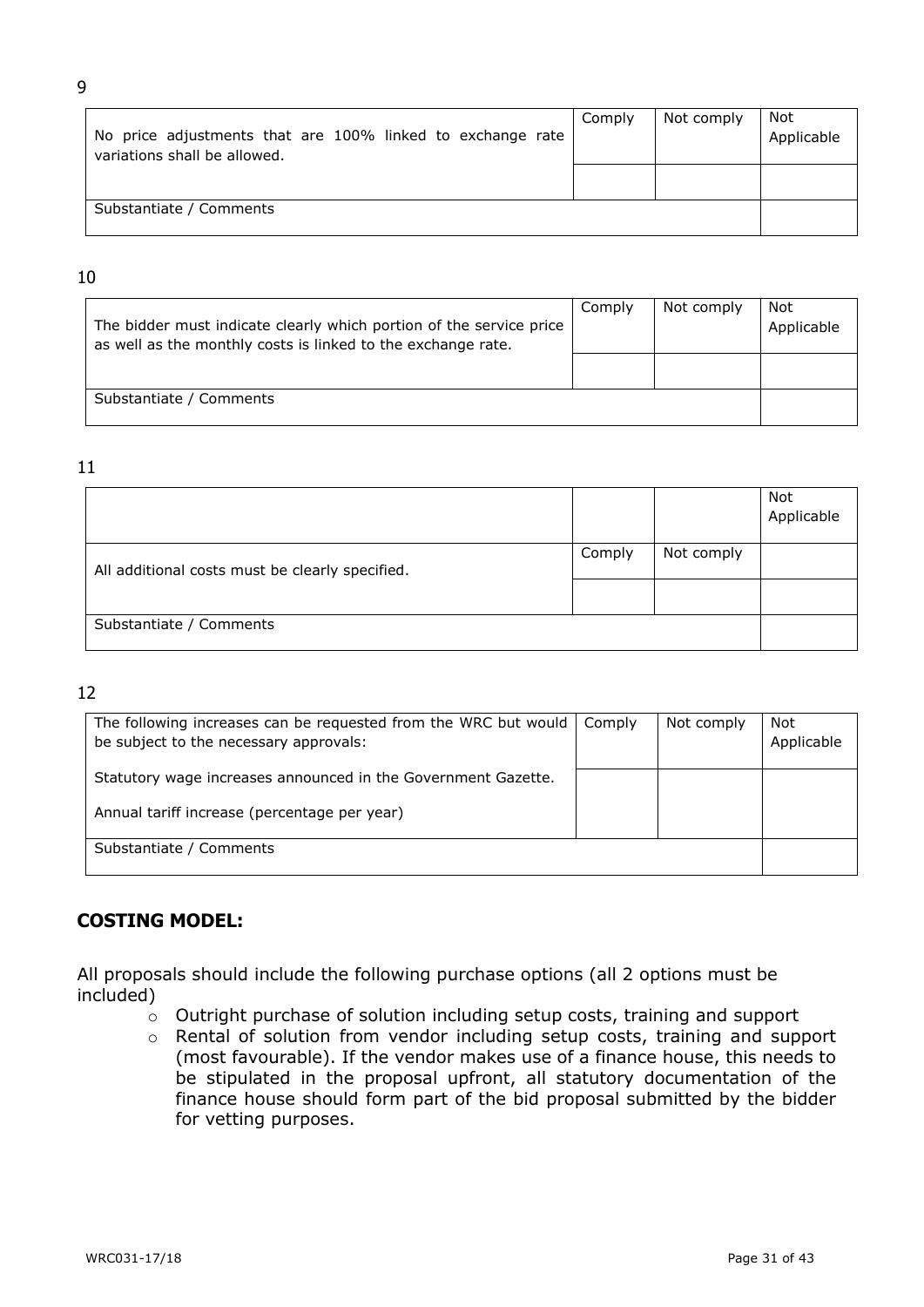| <b>ITEM/SERVICE</b> | <b>UNIT PRICE</b> | <b>TOTAL</b> |
|---------------------|-------------------|--------------|
| <b>DESCRIPTION</b>  |                   |              |
|                     |                   |              |
|                     |                   |              |
|                     |                   |              |
|                     |                   |              |
|                     |                   |              |
|                     |                   |              |
|                     |                   |              |
| <b>TOTAL</b>        |                   |              |
| <b>VAT</b>          |                   |              |
| <b>TOTAL INCL</b>   |                   |              |

## **Price Declaration Form**

Dear Sir,

Having read through and examined the Tender Document, Tender no*.* **WRC031-17/18**, the General Conditions, The Requirement and all other Annexes to the Tender Document, we offer to render **Cloud Hosting Services** as the RFP, for the total tendered contract sum of:

| R               | (NOT APPLICABLE) |                 |
|-----------------|------------------|-----------------|
| (including VAT) |                  |                 |
| In Words: R     | (NOT             |                 |
| APPLICABLE)     |                  | (including VAT) |

We confirm that this price covers all activities associated with the rendering of **Cloud Hosting.**

We undertake to hold this offer open for acceptance for a period of 90 days from the date of submission of offers. We further undertake that upon final acceptance of our offer, we will commence with delivery when required to do so by the Client.

Moreover, we agree that until formal Contract Documents have been prepared and executed, this Form of Tender, together with a written acceptance from the Client shall constitute a binding agreement between us, governed by the terms and conditions set out in this Request for Proposals.

We understand that you are not bound to accept the lowest or any offer and that we must bear all costs which we have incurred in connection with preparing and submitting this tender.

We hereby undertake for the period during which this tender remains open for acceptance not to divulge to any persons, other than the persons to which the tender is submitted, any information relating to the submission of this tender or the details therein except where such is necessary for the submission of this tender.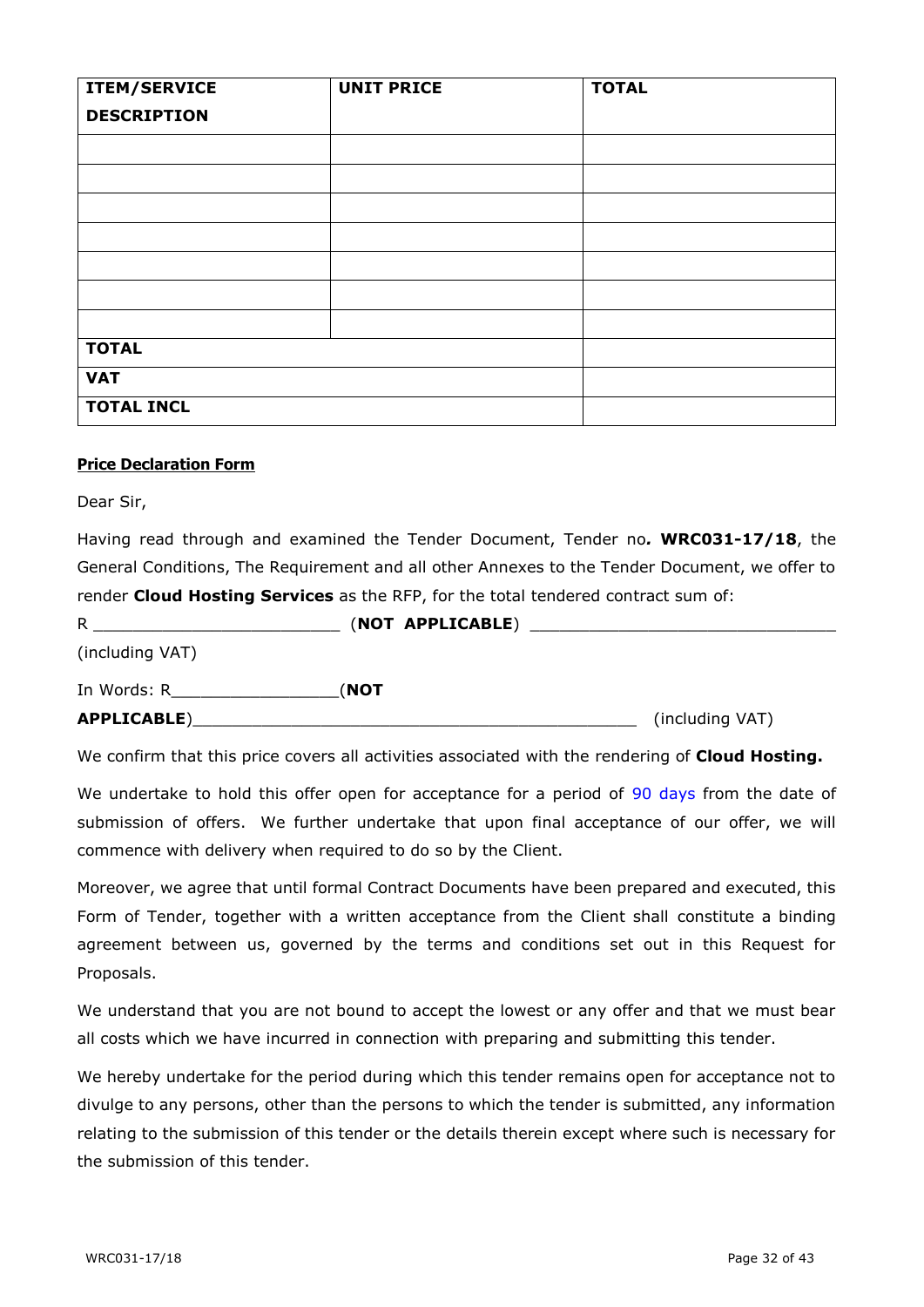| <b>SIGNED</b>                      |                | <b>DATE</b> |  |
|------------------------------------|----------------|-------------|--|
| (Print name of signatory)          |                |             |  |
| <b>Designation</b>                 |                |             |  |
| FOR AND ON BEHALF OF: COMPANY NAME |                |             |  |
|                                    | <b>Tel No</b>  |             |  |
|                                    | <b>Fax No</b>  |             |  |
|                                    | <b>Cell No</b> |             |  |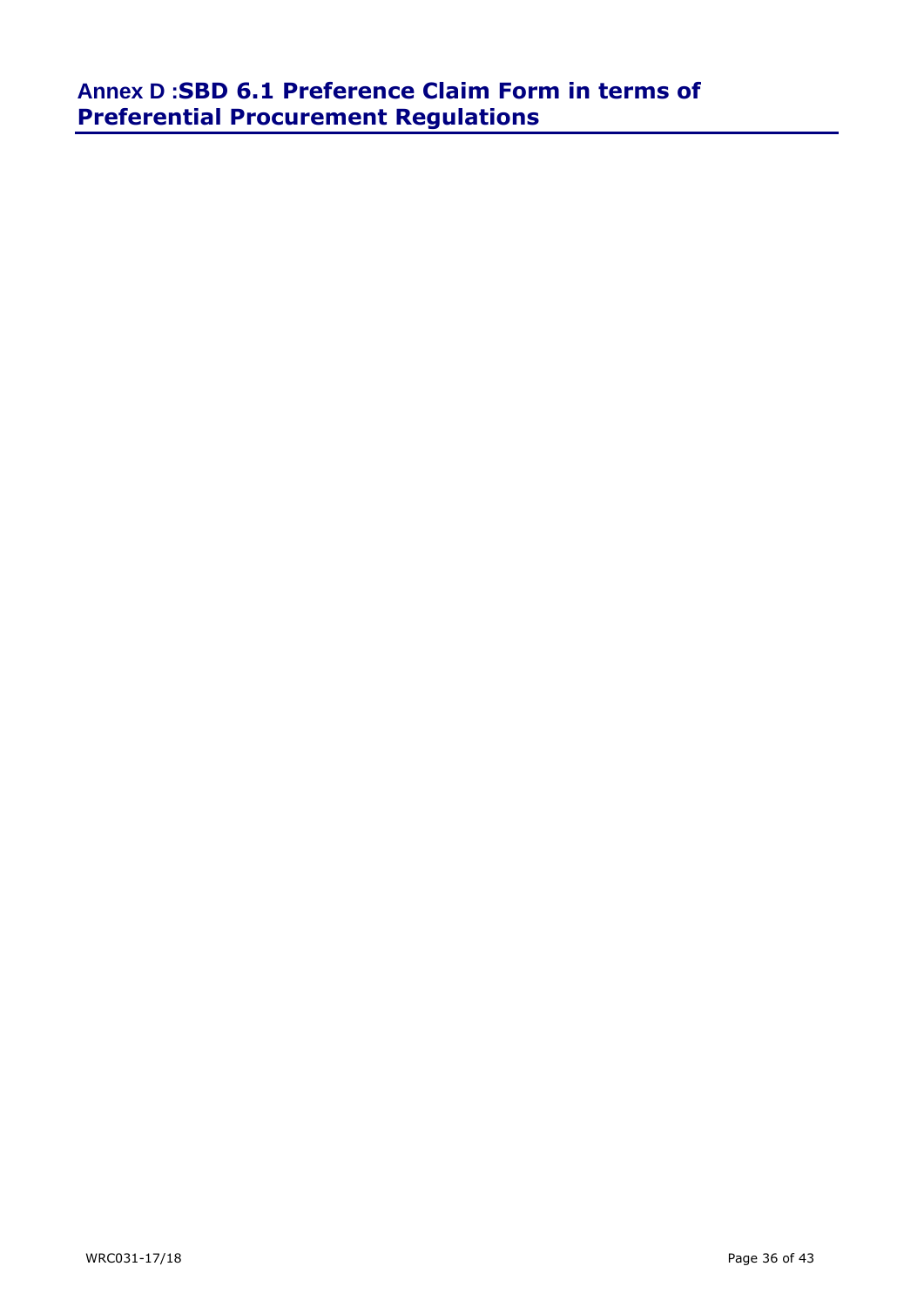# **Annex E : SBD 8 Declaration of Bidder's Past Supply Chain Practices**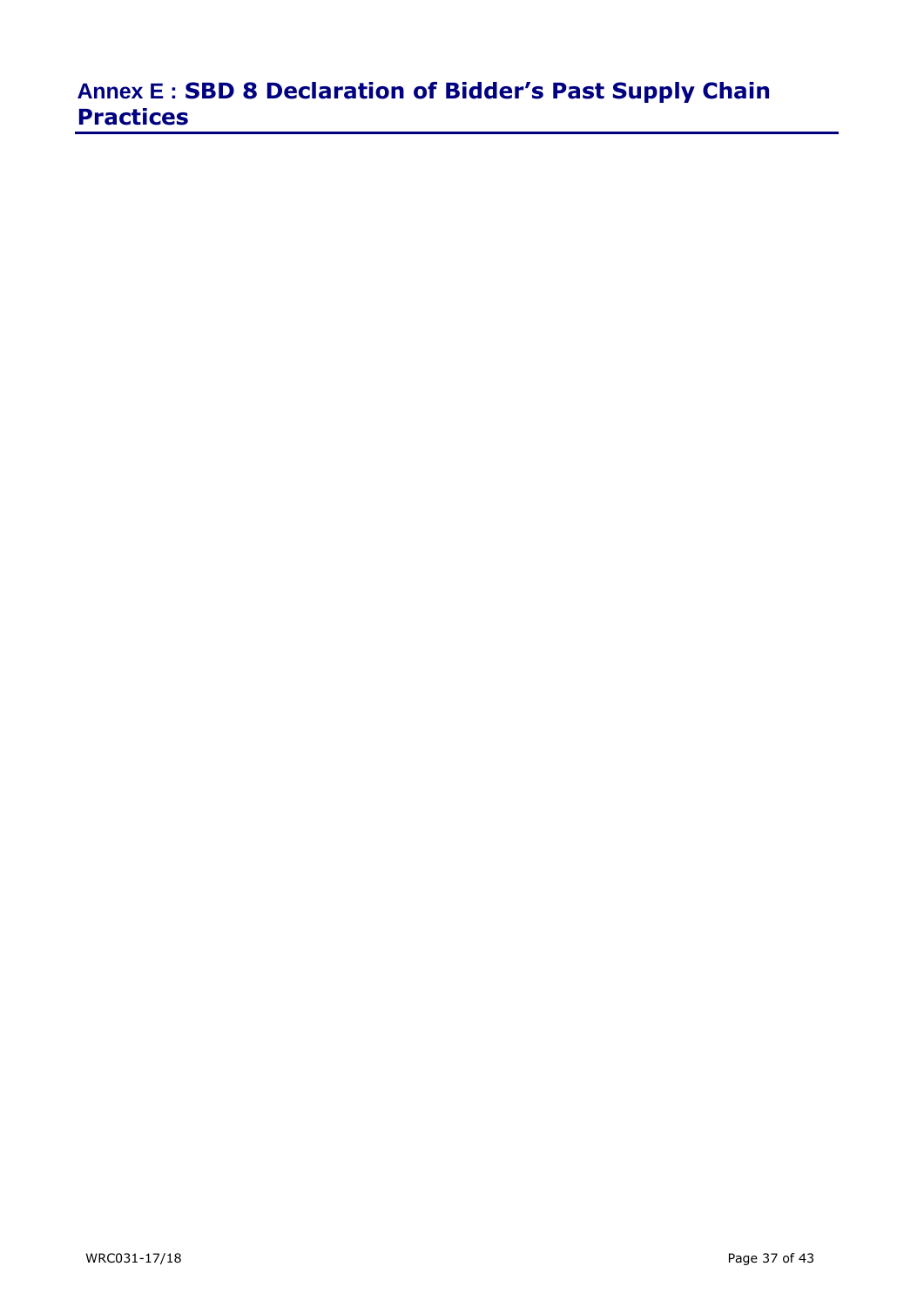**Annex F :SBD 9 – Certificate of Independent Bid Determination**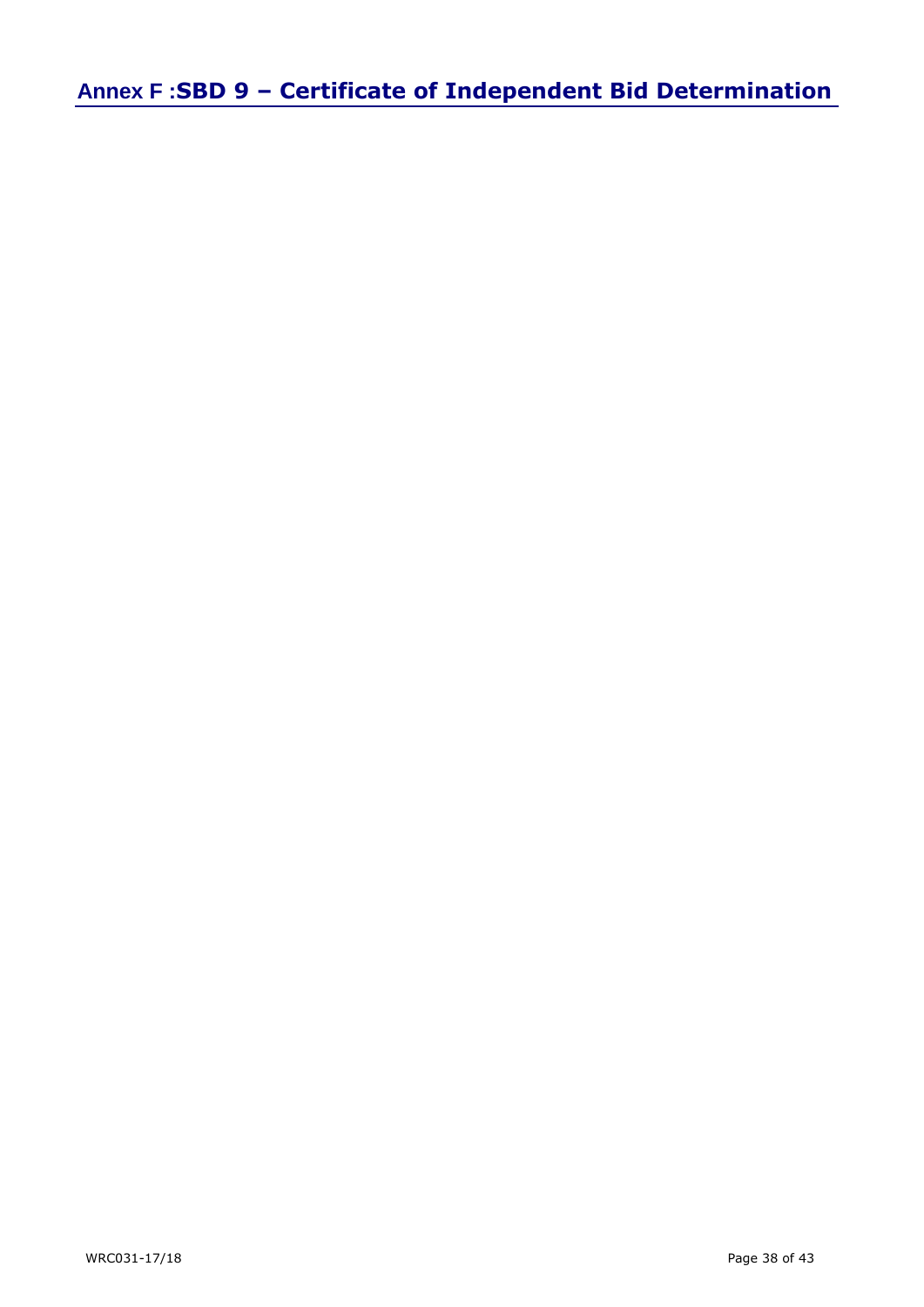# **Annex G : Certified Copies of your CIPC Company Registration Documents**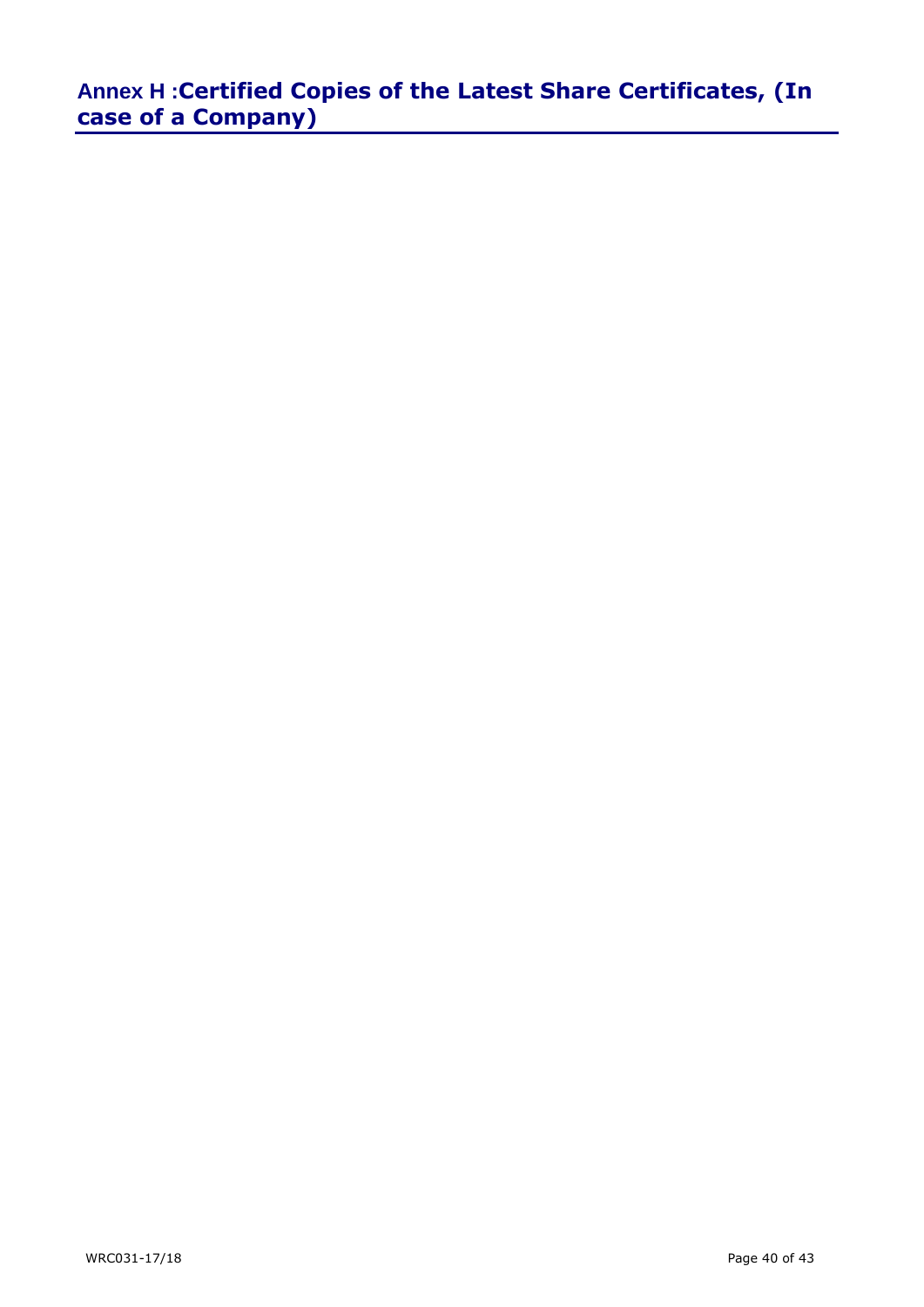# **Annex I :Record of Addenda**

I / We confirm that the following communications amending the tender documents that I / we received from the employer or his representative before the closing date for submission of this tender offer have been taken into account in this tender offer.

| <b>ADDENDUM</b><br><b>No</b> | <b>DATE</b><br><b>RECEIVED</b> | <b>TITLE OR DETAILS</b> |
|------------------------------|--------------------------------|-------------------------|
|                              |                                |                         |
|                              |                                |                         |
|                              |                                |                         |
|                              |                                |                         |
|                              |                                |                         |
|                              |                                |                         |
|                              |                                |                         |
|                              |                                |                         |
|                              |                                |                         |
|                              |                                |                         |
|                              |                                |                         |

SIGNATURE: ………………………………………………….. DATE: ………………….. (of person authorized to sign on behalf of the Tenderer)